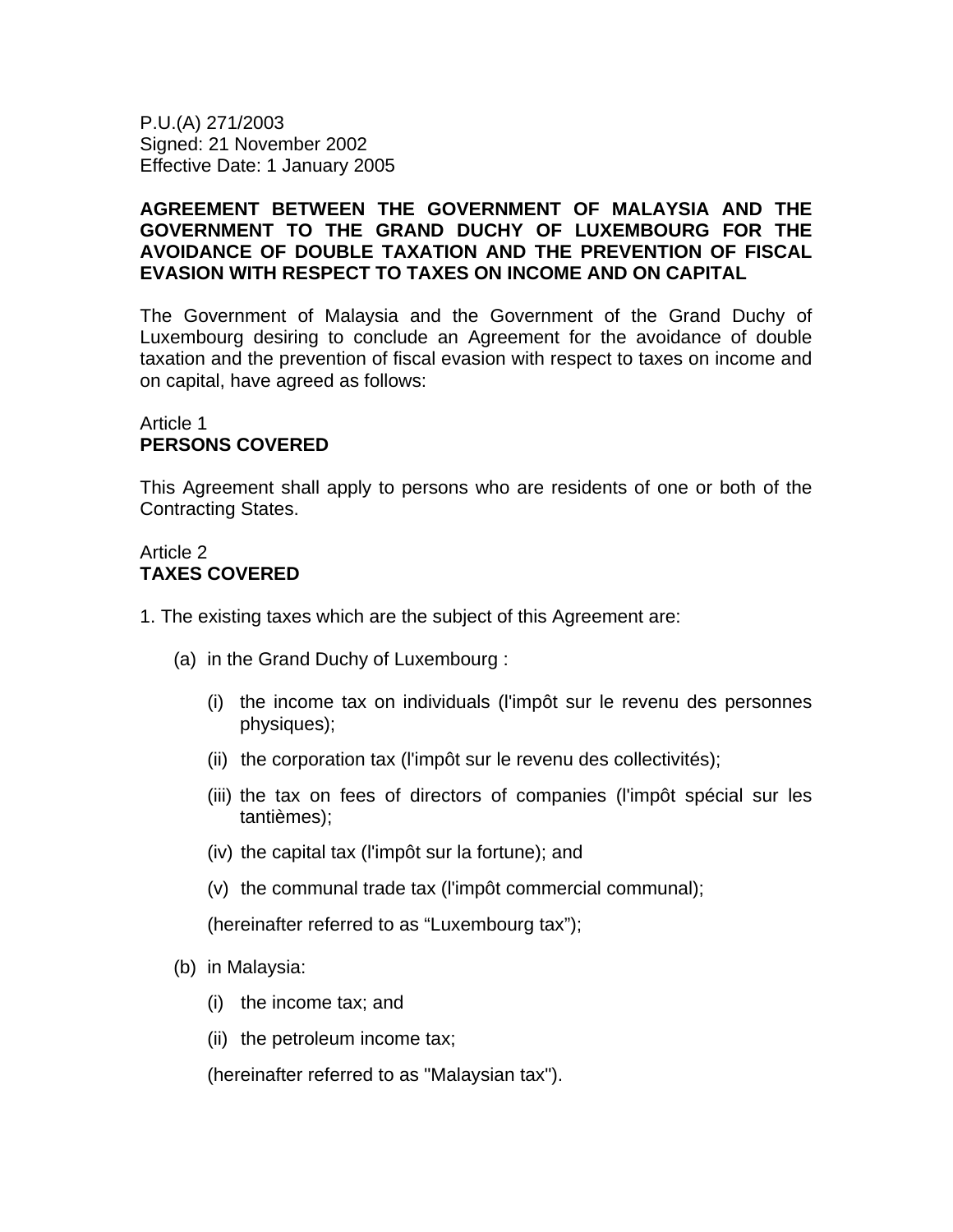2. This Agreement shall also apply to any identical or substantially similar taxes which are imposed after the date of signature of the Agreement in addition to, or in place of, the existing taxes. The competent authorities of the Contracting States shall notify each other of any changes which have been made in their respective taxation laws.

### Article 3 **GENERAL DEFINITIONS**

1. For the purposes of this Agreement, unless the context otherwise requires:

- (a) the term "Luxembourg" means the territory of the Grand Duchy of Luxembourg;
- (b) the term "Malaysia" means the territories of the Federation of Malaysia, the territories waters of Malaysia and the sea-bed and subsoil of the territorial waters, and includes any area extending beyond the limits of the territorial waters of Malaysia, and the seabed and subsoil of any such area, which has been or may hereafter be designated under the laws of Malaysia and in accordance with international law as an area over which Malaysia has sovereign rights for the purposes of exploring and exploiting the natural resources, whether living or non-living;
- (c) the term "person" includes an individual, a company and any other body of persons;
- (d) the term "company" means any body corporate or any entity which is treated as a body corporate for tax purposes;
- (e) the terms "enterprise of a Contracting State" and "enterprise of the other Contracting State" mean respectively an enterprise carried on by a resident of a Contracting State and an enterprise carried on by a resident of the other Contracting State;
- (f) the term "national" means:
	- (i) any individual possessing the citizenship or nationality of a Contracting State;
	- (ii) any legal person, partnership or association deriving its status as such from the laws in force in a Contracting State;
- (g) the term "international traffic" means any transport by a ship or aircraft operated by an enterprise of a Contracting State, except when the ship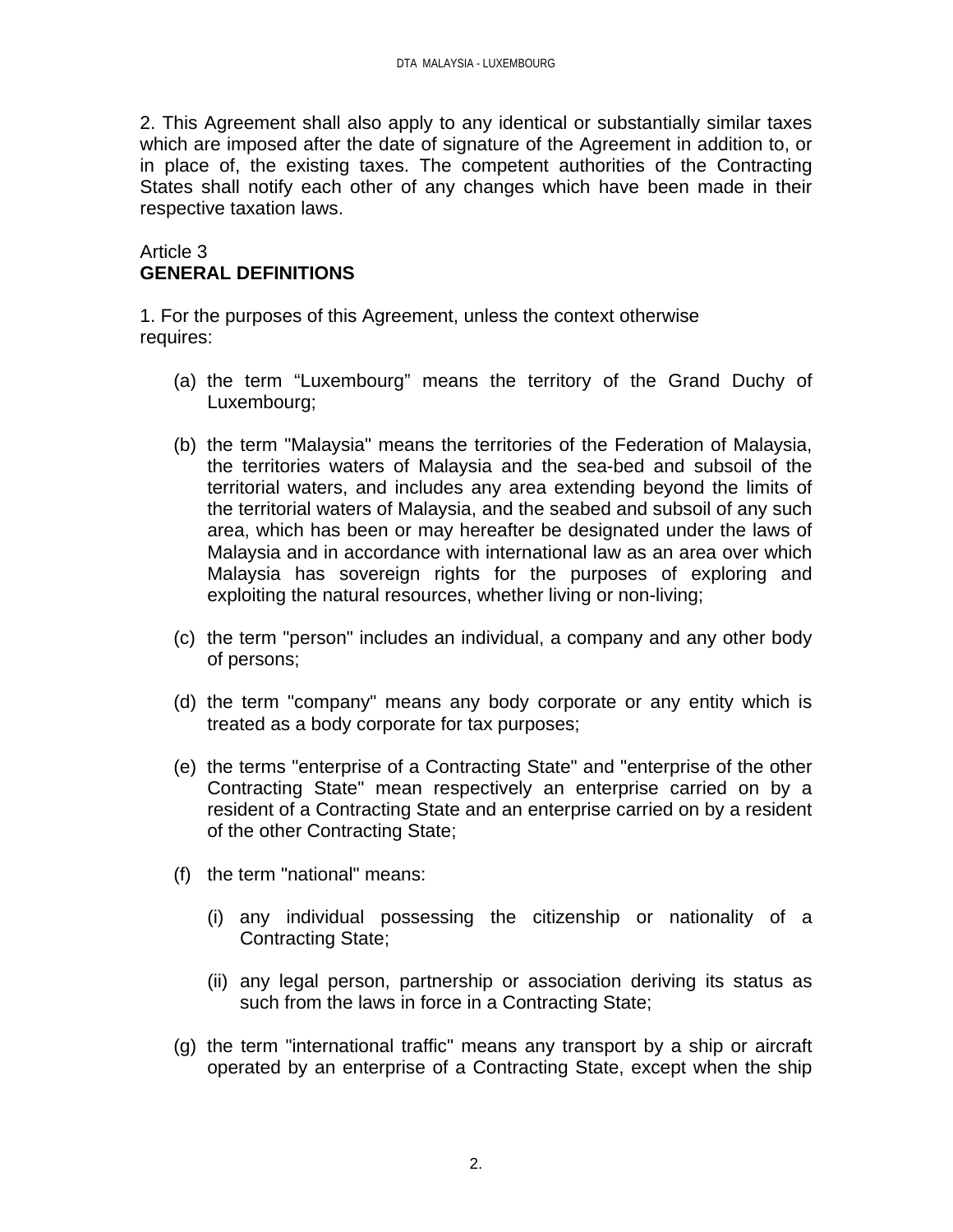or aircraft is operated solely between places in the other Contracting State;

- (h) the term "competent authority" means:
	- (i) in the case of Luxembourg, the Minister of Finance or his authorised representative; and
	- (ii) in the case of Malaysia, the Minister of Finance or his authorised representative.

2. As regards the application of this Agreement at any time by a Contracting State, any term not defined therein shall, unless the context otherwise requires, have the meaning that it has at that time under the law of that State for the purposes of the taxes to which this Agreement applies, any meaning under the applicable tax laws of that State prevailing over a meaning given to the term under other laws of that State.

#### Article 4 **RESIDENT**

1. For the purposes of this Agreement, the term "resident of a Contracting State" means any person who, under the laws of that State, is liable to tax therein by reason of his domicile, residence, place of management or any other criterion of a similar nature, and also includes that State, any political subdivision, local authority or a statutory body thereof. This term, however, does not include any person who is liable to tax in that State in respect only of income from sources in that State or capital situated therein.

2. Where by reason of the provisions of paragraph 1 an individual is a resident of both Contracting States, then his status shall be determined as follows:

- (a) he shall be deemed to be a resident only of the State in which he has a permanent home available to him; if he has a permanent home available to him in both States, he shall be deemed to be a resident only of the State with which his personal and economic relations are closer (centre of vital interests);
- (b) if the State in which he has his centre of vital interests cannot be determined, or if he has not a permanent home available to him in either State, he shall be deemed to be a resident only of the State in which he has an habitual abode;
- (c) if he has an habitual abode in both States or in neither of them, he shall be deemed to be a resident only of the State of which he is a national;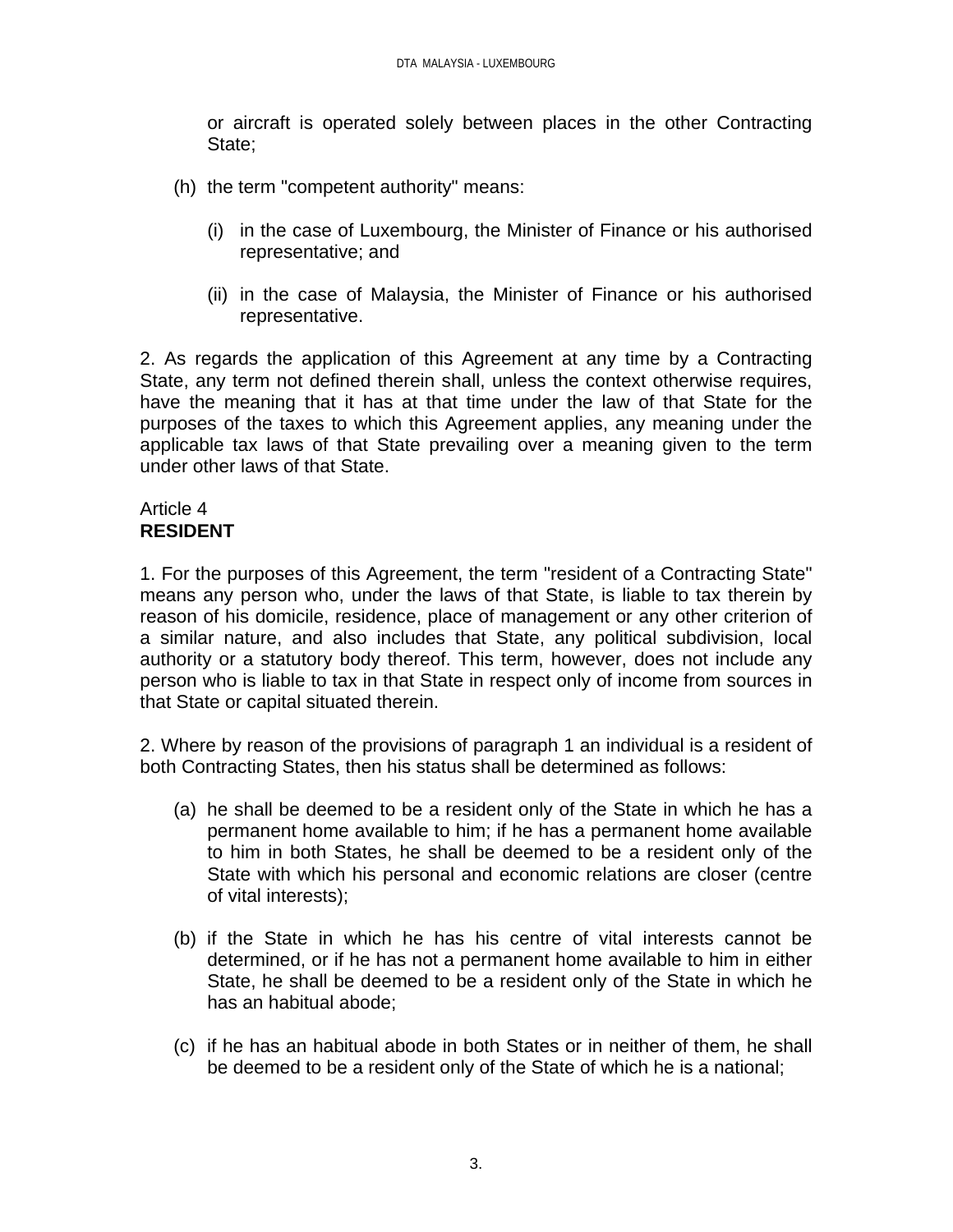(d) if he is a national of both States or of neither of them, the competent authorities of the Contracting States shall settle the question by mutual agreement.

3. Where by reason of the provisions of paragraph 1 a person other than an individual is a resident of both Contracting States, then the competent authorities of the Contracting States shall settle the question by mutual agreement.

#### Article 5 **PERMANENT ESTABLISHMENT**

1. For the purposes of this Agreement, the term "permanent establishment" means a fixed place of business through which the business of an enterprise is wholly or partly carried on.

2. The term "permanent establishment" includes especially:

- (a) a place of management;
- (b) a branch;
- (c) an office;
- (d) a factory;
- (e) a workshop; and
- (f) a mine, an oil or gas well, a quarry or any other place of extraction of natural resources.

3. A building site, a construction, installation or assembly project constitutes a permanent establishment only if it lasts more than 9 months.

4. Notwithstanding the preceding provisions of this Article, the term "permanent establishment" shall be deemed not to include:

- (a) the use of facilities solely for the purpose of storage, display or delivery of goods or merchandise belonging to the enterprise;
- (b) the maintenance of a stock of goods or merchandise belonging to the enterprise solely for the purpose of storage, display or delivery;
- (c) the maintenance of a stock of goods or merchandise belonging to the enterprise solely for the purpose of processing by another enterprise;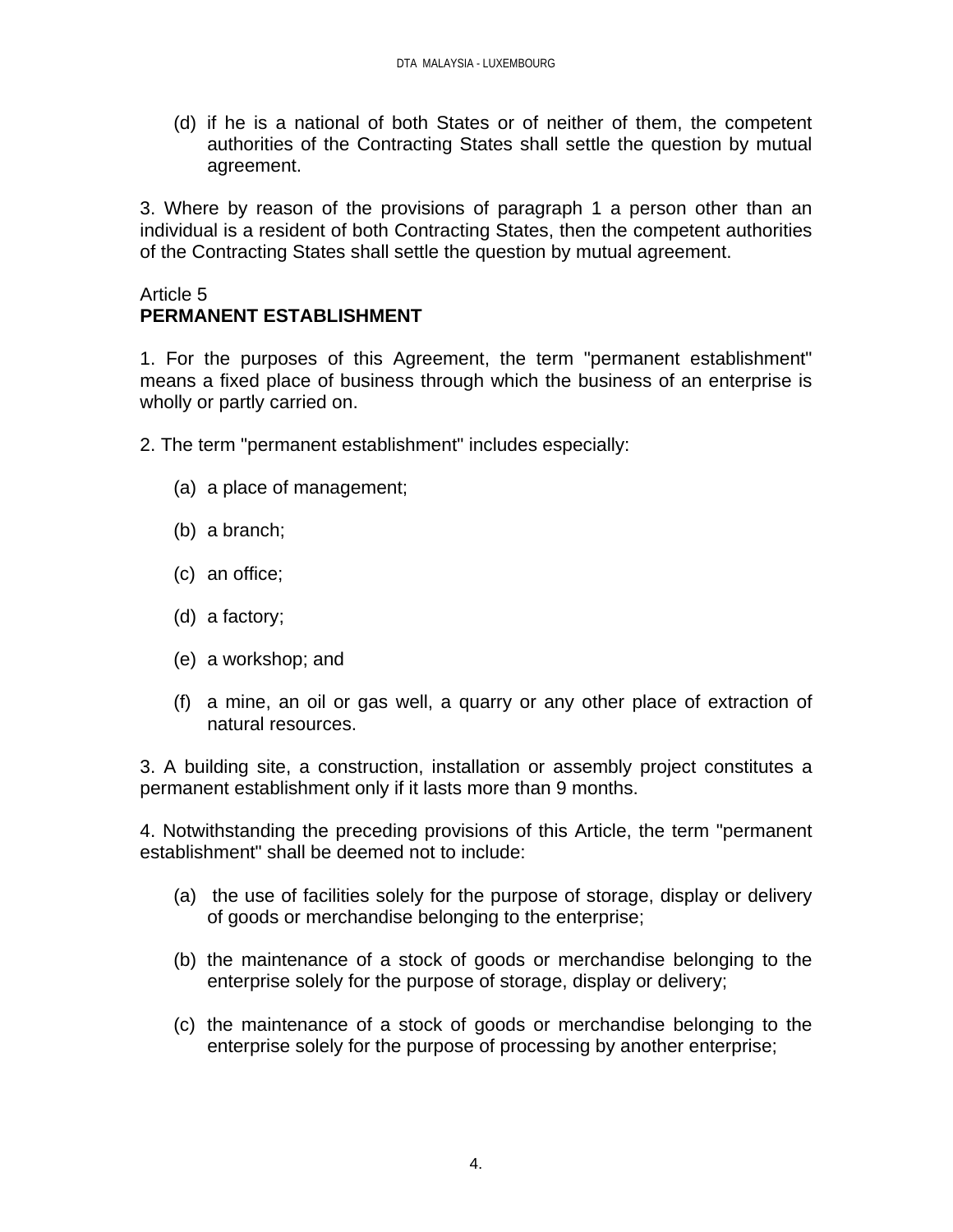- (d) the maintenance of a fixed place of business solely for the purpose of purchasing goods or merchandise, or of collecting information, for the enterprise;
- (e) the maintenance of a fixed place of business solely for the purpose of carrying on, for the enterprise, any other activity of a preparatory or auxiliary character;
- (f) the maintenance of a fixed place of business solely for any combination of activities mentioned in sub-paragraphs (a) to (e), provided that the overall activity of the fixed place of business resulting from this combination is of a preparatory or auxiliary character.

5. An enterprise of a Contracting State shall be deemed to have a permanent establishment in the other Contracting State if it carries on supervisory activities in that other State for more than 5 months in connection with a building site or a construction, installation or assembly project which is being undertaken in that other State.

6. A person (other than a broker, general commission agent or any other agent of independent status to whom paragraph 7 applies) acting in a Contracting State on behalf of an enterprise of the other Contracting State shall be deemed to be a permanent establishment in the first-mentioned State if:

- (a) he has, and habitually exercises in the first-mentioned State, an authority to conclude contracts in the name of the enterprise, unless his activities are limited to the purchase of goods or merchandise for the enterprise; or
- (b) he maintains in the first-mentioned State a stock of goods or merchandise belonging to the enterprise from which he regularly secures and fulfills orders on behalf of the enterprise.

7. An enterprise of a Contracting State shall not be deemed to have a permanent establishment in the other Contracting State merely because it carries on business in that other State through a broker, general commission agent or any other agent of an independent status, where such persons are acting in the ordinary course of their business.

8. The fact that a company which is a resident of a Contracting State controls or is controlled by a company which is a resident of the other Contracting State, or which carries on business in that other State (whether through a permanent establishment or otherwise), shall not of itself constitute either company a permanent establishment of the other.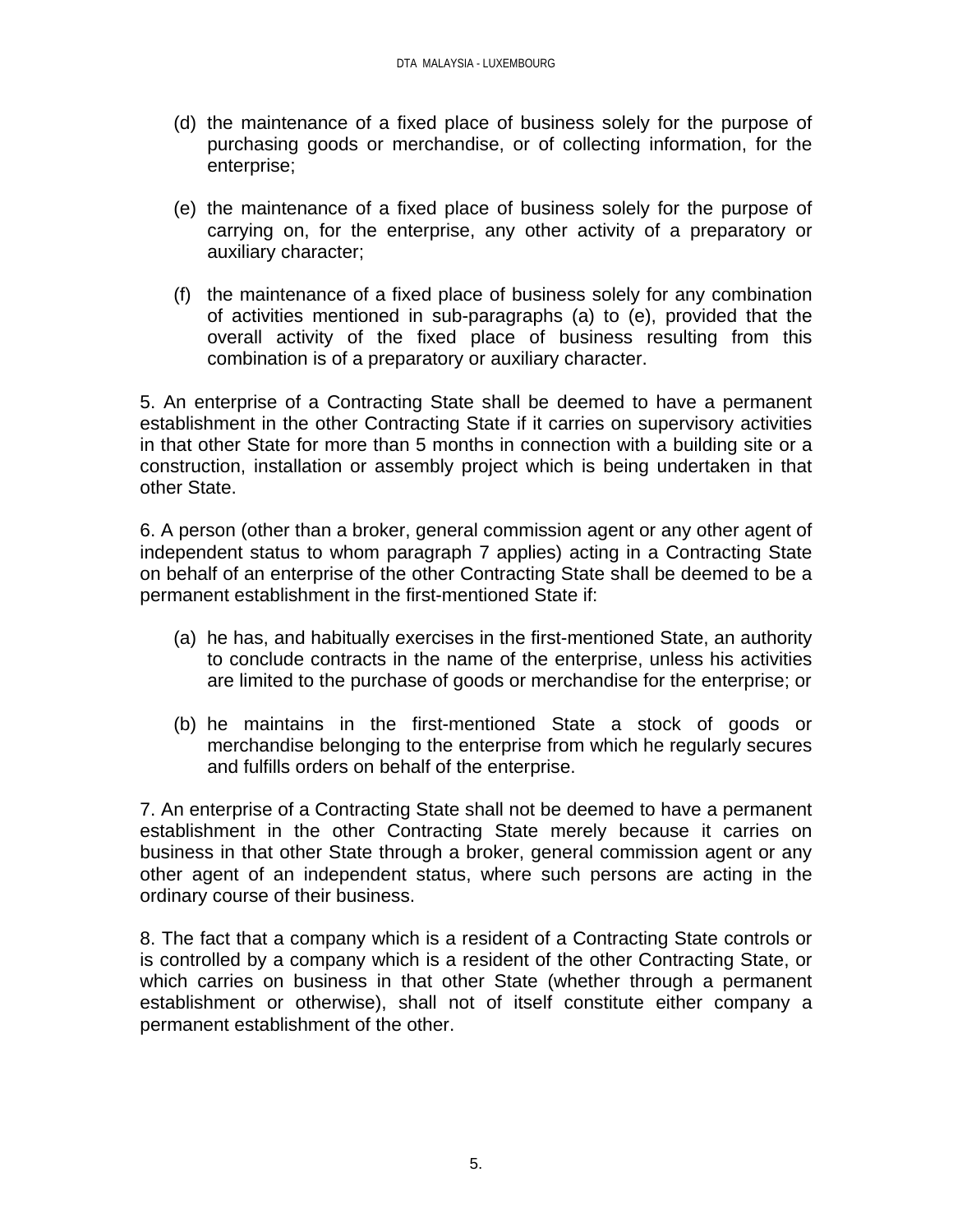#### Article 6 **INCOME FROM IMMOVABLE PROPERTY**

1. Income derived by a resident of a Contracting State from immovable property (including income from agriculture or forestry) situated in the other Contracting State may be taxed in that other State.

2. The term "immovable property" shall have the meaning which it has under the law of the Contracting State in which the property in question is situated. The term shall in any case include property accessory to immovable property, livestock and equipment used in agriculture and forestry, rights to which the provisions of general law respecting landed property apply, usufruct of immovable property and rights to variable or fixed payments as consideration for the working of, or the right to work, mineral deposits, sources and other natural resources; ships, boats and aircraft shall not be regarded as immovable property.

3. The provisions of paragraph 1 shall apply to income derived from the direct use, letting, or use in any other form of immovable property.

4. The provisions of paragraphs 1 and 3 shall also apply to the income from immovable property of an enterprise and to income from immovable property used for the performance of independent personal services.

# Article 7 **BUSINESS PROFITS**

1. The profits of an enterprise of a Contracting State shall be taxable only in that State unless the enterprise carries on business in the other Contracting State through a permanent establishment situated therein. If the enterprise carries on business as aforesaid, the profits of the enterprise may be taxed in the other State but only so much thereof as is attributable to that permanent establishment.

2. Subject to the provisions of paragraph 3, where an enterprise of a Contracting State carries on business in the other Contracting State through a permanent establishment situated therein, there shall in each Contracting State be attributed to that permanent establishment the profits which it might be expected to make if it were a distinct and separate enterprise engaged in the same or similar activities under the same or similar conditions and dealing wholly independently with the enterprise of which it is a permanent establishment.

3. In determining the profits of a permanent establishment, there shall be allowed as deductions expenses which are incurred for the purposes of the permanent establishment, including executive and general administrative expenses so incurred, whether in the State in which the permanent establishment is situated or elsewhere.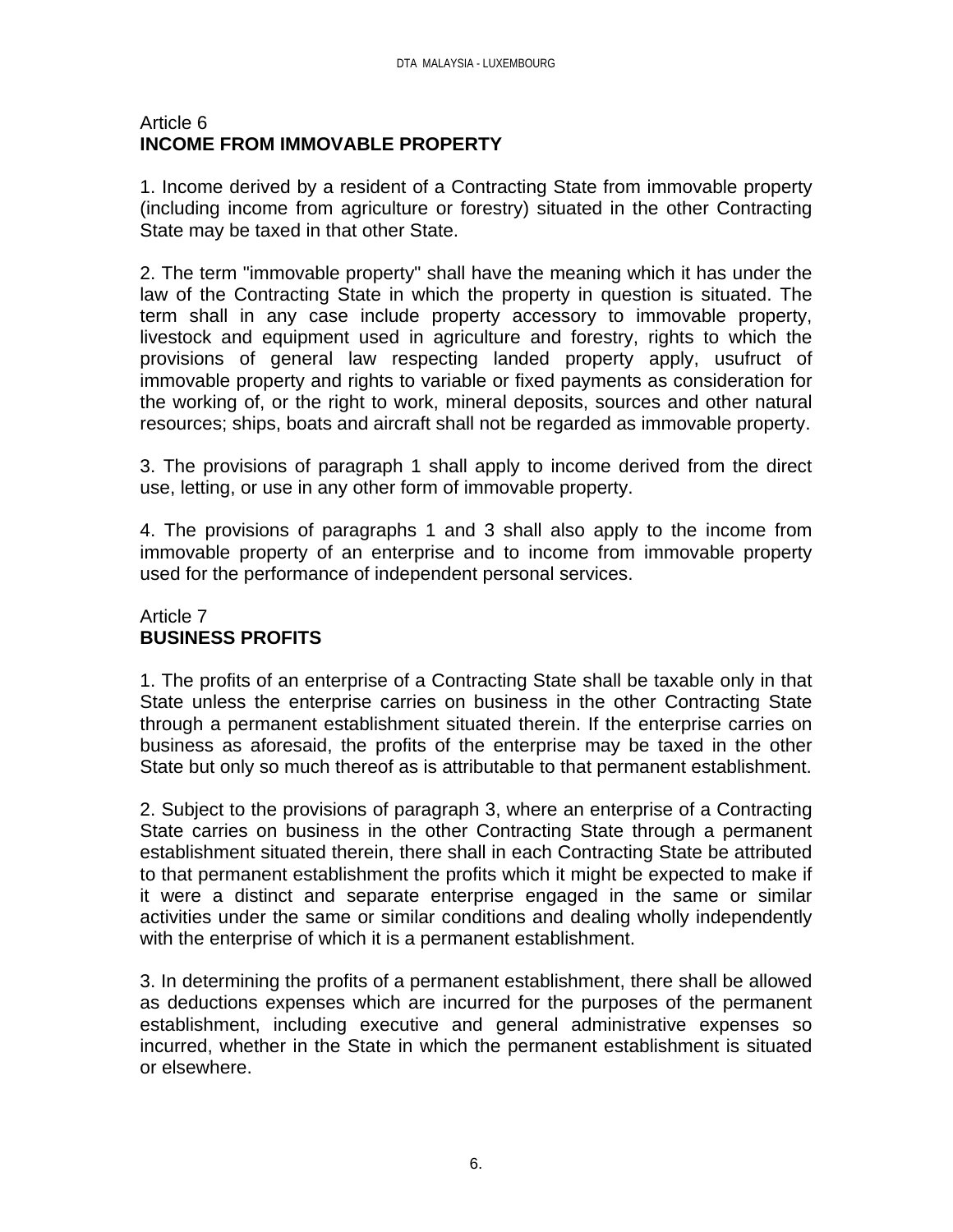4. Insofar as it has been customary in a Contracting State to determine the profits to be attributed to a permanent establishment on the basis of an apportionment of the total profits of the enterprise to its various parts, nothing in paragraph 2 shall preclude that Contracting State from determining the profits to be taxed by such an apportionment as may be customary; the method of apportionment adopted shall, however, be such that result shall be in accordance with the principles contained in this Article.

5. If the information available to the competent authority is inadequate to determine the profits to be attributed to the permanent establishment of an enterprise, nothing in this Article shall affect the application of any law of that State relating to the determination of the tax liability of a person by the exercise of a discretion or the making of an estimate by the competent authority, provided that the law shall be applied, so far as the information available to the competent authority permits, in accordance with the principles of this Article.

6. No profits shall be attributed to a permanent establishment by reason of the mere purchase by that permanent establishment of goods or merchandise for the enterprise.

7. For the purposes of the preceding paragraphs, the profits to be attributed to the permanent establishment shall be determined by the same method year by year unless there is good and sufficient reason to the contrary.

8. Where profits include items of income which are dealt with separately in other Articles of this Agreement, then the provisions of those Articles shall not be affected by the provisions of this Article.

#### Article 8 **SHIPPING AND AIR TRANSPORT**

1. Profits of an enterprise of a Contracting State from the operation of ships or aircraft in international traffic shall be taxable only in that State.

2. Paragraph 1 shall also apply to the share of the profits from the operation of ships or aircraft derived by an enterprise of a Contracting State through participation in a pool, a joint business or an international operating agency.

# Article 9 **ASSOCIATED ENTERPRISES**

- 1. Where:
- (a) an enterprise of a Contracting State participates directly or indirectly in the management, control or capital of an enterprise of the other Contracting State, or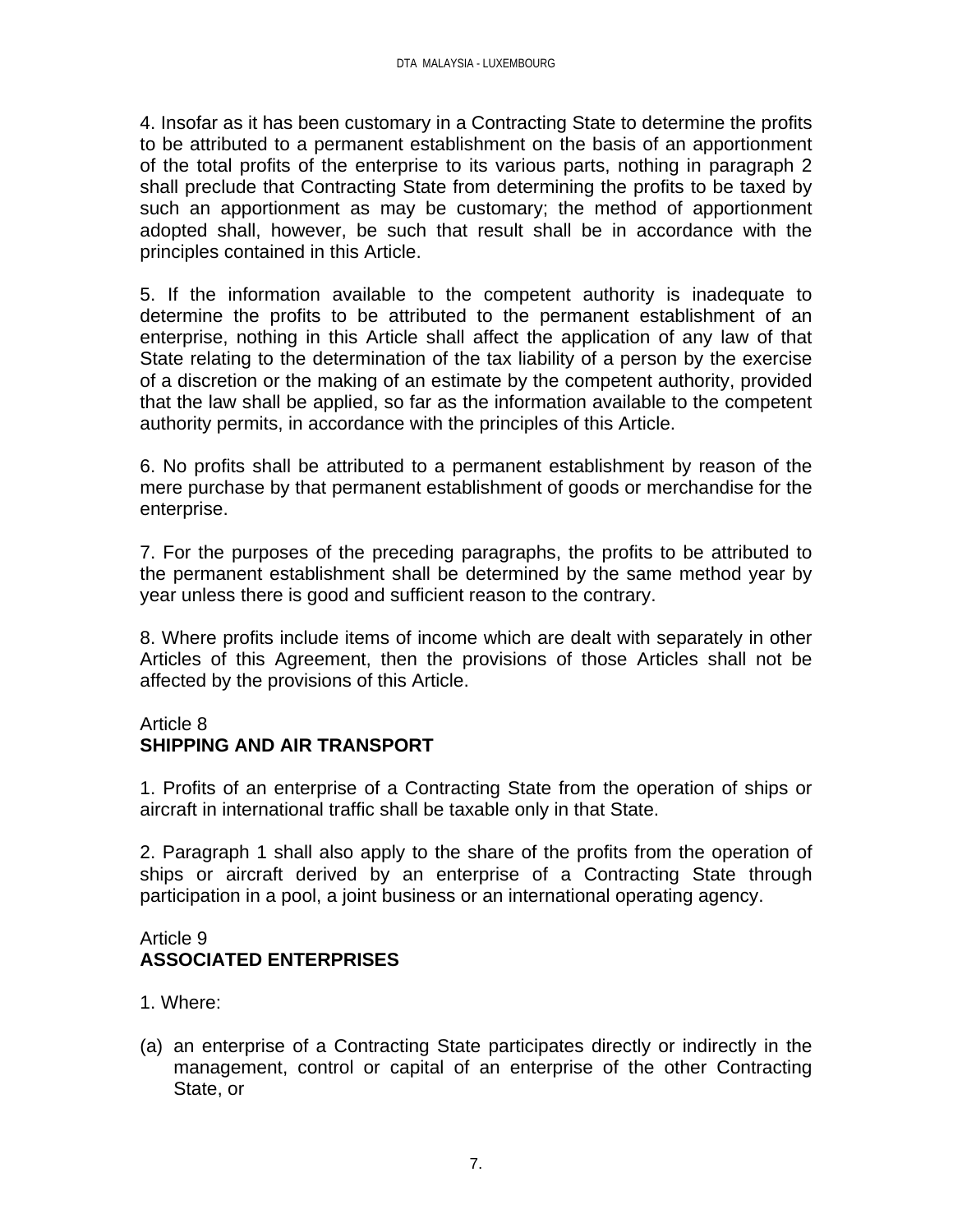(b) the same persons participate directly or indirectly in the management, control or capital of an enterprise of a Contracting State and an enterprise of the other Contracting State, and in either case conditions are made or imposed between the two enterprises in their commercial or financial relations which differ from those which would be made between independent enterprises, then any profits which would, but for those conditions, have accrued to one of the enterprises, but, by reason of those conditions, have not so accrued, may be included in the profits of that enterprise and taxed accordingly.

2. Where a Contracting State includes in the profits of an enterprise of that State - and taxes accordingly - profits on which an enterprise of the other Contracting State has been charged to tax in that other State and the profits so included are profits which would have accrued to the enterprise of the first mentioned State if the conditions made between the two enterprises had been those which would have been made between independent enterprises, then that other State shall make an appropriate adjustment to the amount of the tax charged therein on those profits, where that other State considers the adjustment justified. In determining such adjustment, due regard shall be had to the other provisions of this Agreement and the competent authorities of the Contracting States shall if necessary consult each other.

# Article 10 **DIVIDENDS**

1. Dividends paid by a company which is a resident of a Contracting State to a resident of the other Contracting State may be taxed in that other State.

2. However, such dividends may also be taxed in the Contracting State of which the company paying the dividends is a resident and according to the laws of that State, but if the beneficial owner of the dividends is a resident of the other Contracting State, the tax so charged shall not exceed:

- (a) 5 per cent of the gross amount of the dividends if the beneficial owner is a company (other than a partnership) which holds directly at least 10 per cent of the capital of the company paying the dividends;
- (b) 10 per cent of the gross amount of the dividends in all other cases. This paragraph shall not affect the taxation of the company in respect of the profits out of which the dividends are paid.

3. Notwithstanding the provisions of paragraph 2, dividends paid by a company which is a resident of a Contracting State shall not be taxable in that State if the beneficial owner of the dividends is a company that is a resident of the other Contracting State and that has had, during an uninterrupted period of 12 months preceding the date of payment of the dividends, a direct shareholding of at least 25 per cent of the company paying the dividends. The provision of this paragraph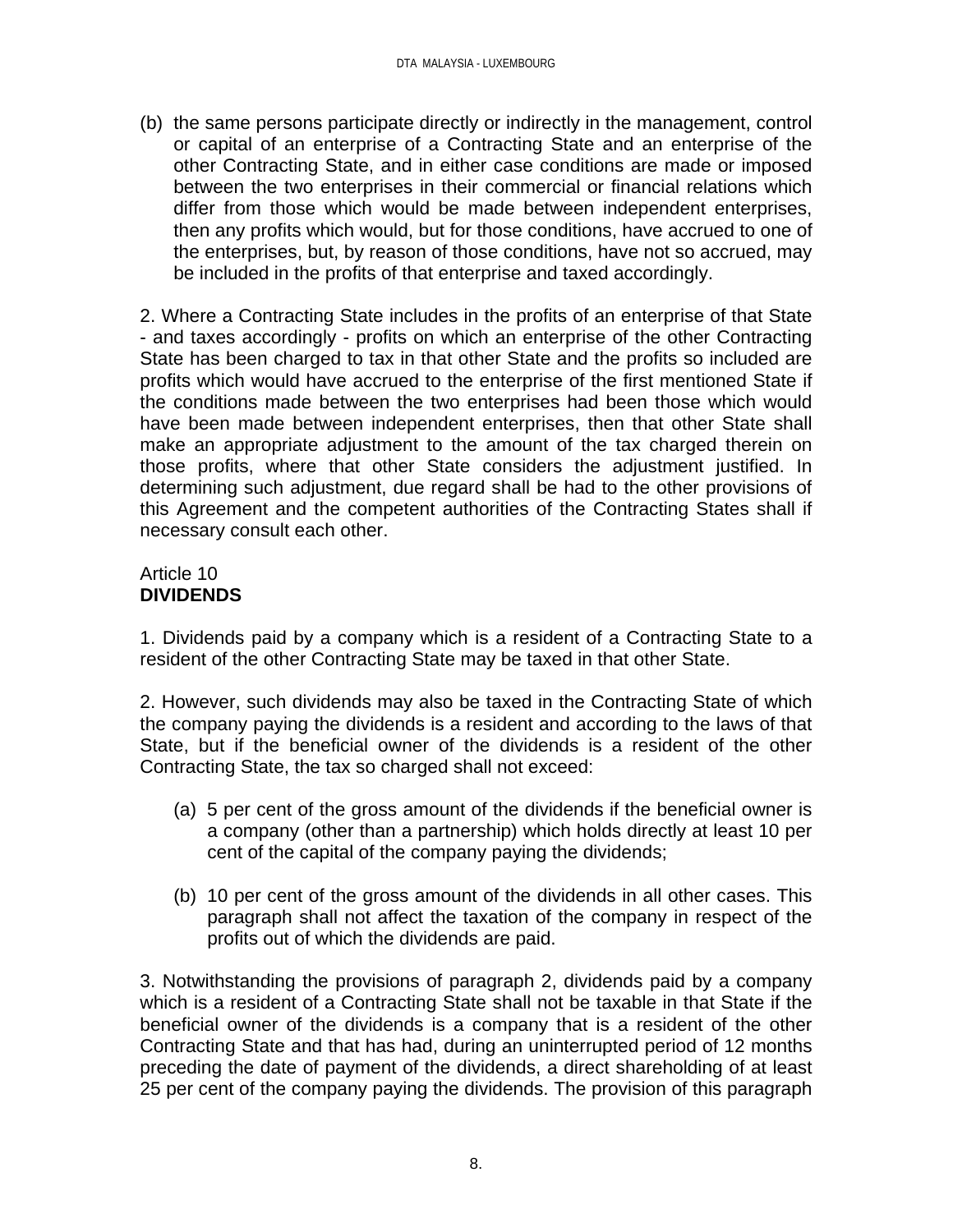shall only apply if the distributed dividend is derived from the active conduct of trade business in the first-mentioned State, other than business of making or managing investments, unless such business is carried on by banking or insurance company.

4. The term "dividends" as used in this Article means income from shares or other rights, not being debt-claims, participating in profits, as well as income from other corporate rights and other payments which are subjected to the same taxation treatment as income from shares by the laws of the State of which the company making the distribution is a resident.

5. The provisions of paragraphs 1, 2 and 3 shall not apply if the beneficial owner of the dividends, being a resident of a Contracting State, carries on business in the other Contracting State of which the company paying the dividends is a resident, through a permanent establishment situated therein, or performs in that other State independent personal services from a fixed base situated therein, and the holding in respect of which the dividends are paid is effectively connected with such permanent establishment or fixed base. In such a case the provisions of Article 7 or Article 15, as the case may be, shall apply.

6. Where a company which is a resident of a Contracting State derives profits or income from the other Contracting State, that other State may not impose any tax on the dividends paid by the company, except insofar as such dividends are paid to a resident of that other State or insofar as the holding in respect of which the dividends are paid is effectively connected with a permanent establishment or a fixed base situated in that other State, nor subject the company's undistributed profits to a tax on the company's undistributed profits, even if the dividends paid or the undistributed profits consist wholly or partly of profits or income arising in such other State.

# Article 11 **INTEREST**

1. Interest arising in a Contracting State and paid to a resident of the other Contracting State may be taxed in that other State.

2. However, such interest may also be taxed in the Contracting State in which it arises and according to the laws of that State, but if the beneficial owner of the interest is a resident of the other Contracting State, the tax so charged shall not exceed 10 per cent of the gross amount of the interest.

3. Notwithstanding the provisions of paragraph 2, interest paid or credited to a resident of Luxembourg by a person licensed to carry on banking business in Malaysia, or on an approved loan shall be exempt from Malaysian tax.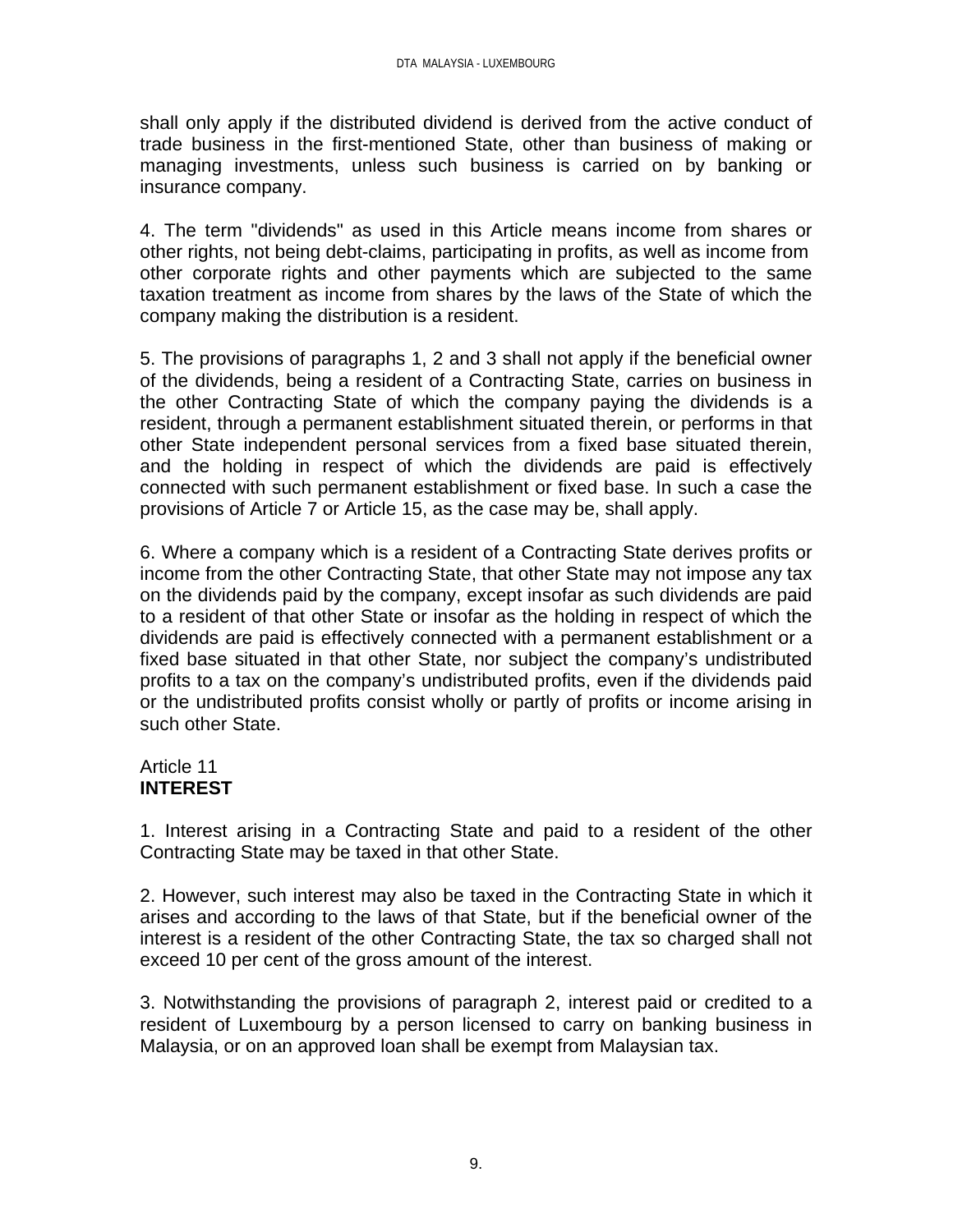4. Notwithstanding the provisions of paragraph 2, the Government of a Contracting State shall be exempt from tax in the other Contracting State in respect of interest derived by the Government from that other Contracting State.

5. For the purposes of paragraph 4, the term "Government":

- (a) in the case of Malaysia means the Government of the Malaysia and shall include:
	- (i) the governments of the states;
	- (ii) the Bank Negara Malaysia;
	- (iii) the local authorities;
	- (iv) statutory bodies; and
	- (v) the Export-Import Bank of Malaysia Berhad (EXIM Bank).
- (b) in the case of Luxembourg means the Government of Luxembourg and shall include:
	- (i) the local authorities;
	- (ii) the National Credit Investment Corporation (la Société Nationale de Crédit et d'Investissement); and
	- (iii) the Central Bank of Luxembourg (la Banque Centrale du Luxembourg).

6. The term "interest" as used in this Article means income from debt-claims of every kind, whether or not secured by mortgage and whether or not carrying a right to participate in the debtor's profits, and in particular, income from government securities and income from bonds or debentures, including premiums attaching to such securities, bonds or debentures. However, the term "interest" shall not include income referred to in Article 10. Penalty charges for late payment shall not be regarded as interest for the purpose of this Article.

7. The provisions of paragraphs 1, 2 and 3 shall not apply if the beneficial owner of the interest, being a resident of a Contracting State, carries on business in the other Contracting State in which the interest arises, through a permanent establishment situated therein, or performs in that other State independent personal services from a fixed base situated therein, and the debt-claim in respect of which the interest is paid is effectively connected with such permanent establishment or a fixed base. In such a case the provisions of Article 7 or Article 15, as the case may be, shall apply.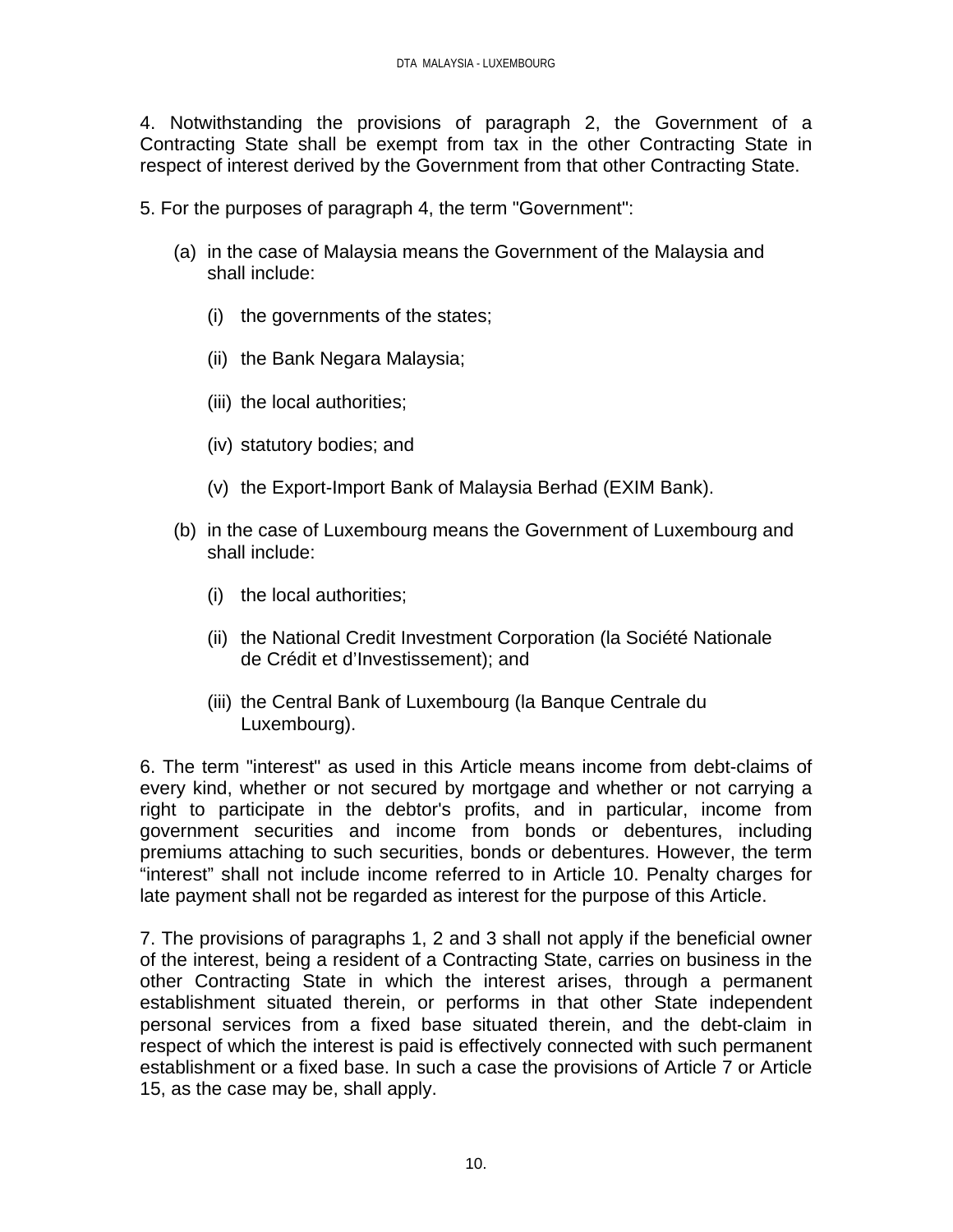8. Interest shall be deemed to arise in a Contracting State when the payer is a resident of that State. Where, however, the person paying the interest, whether he is a resident of a Contracting State or not, has in a Contracting State a permanent establishment or a fixed base in connection with which the indebtedness on which the interest is paid was incurred, and such interest is borne by such permanent establishment or fixed base, then such interest shall be deemed to arise in the State in which the permanent establishment or fixed base is situated.

9. Where, by reason of a special relationship between the payer and the beneficial owner or between both of them and some other person, the amount of the interest, having regard to the debt-claim for which it is paid, exceeds the amount which would have been agreed upon by the payer and the beneficial owner in the absence of such relationship, the provisions of this Article shall apply only to the last-mentioned amount. In such case, the excess part of the payments shall remain taxable according to the laws of each Contracting State, due regard being had to the other provisions of this Agreement.

# Article 12 **ROYALTIES**

1. Royalties arising in a Contracting State and paid to a resident of the other Contracting State may be taxed in that other State.

2. However, such royalties may also be taxed in the Contracting State in which they arise, and according to the laws of that State, but if the beneficial owner of the royalties is a resident of the other Contracting State, the tax so charged shall not exceed 8 per cent of the gross amount of the royalties.

3. The term "royalties" as used in this Article means payments of any kind received as a consideration for the use of, or the right to use, any copyright of literary, artistic or scientific work (including cinematograph films, and films or tapes for radio or television broadcasting), any patent, trade mark, design or model, plan, secret formula or process, or for the use of, or the right to use, industrial, commercial or scientific equipment, or for information (know-how) concerning industrial, commercial or scientific experience.

4. The provisions of paragraphs 1 and 2 shall not apply if the beneficial owner of the royalties, being a resident of a Contracting State, carries on business in the other Contracting State in which the royalties arise through a permanent establishment situated therein, or performs in that other State independent personal services from a fixed base situated therein, and the right or property in respect of which the royalties are paid is effectively connected with such permanent establishment or fixed base. In such a case the provisions of Article 7 or Article 15, as the case may be, shall apply.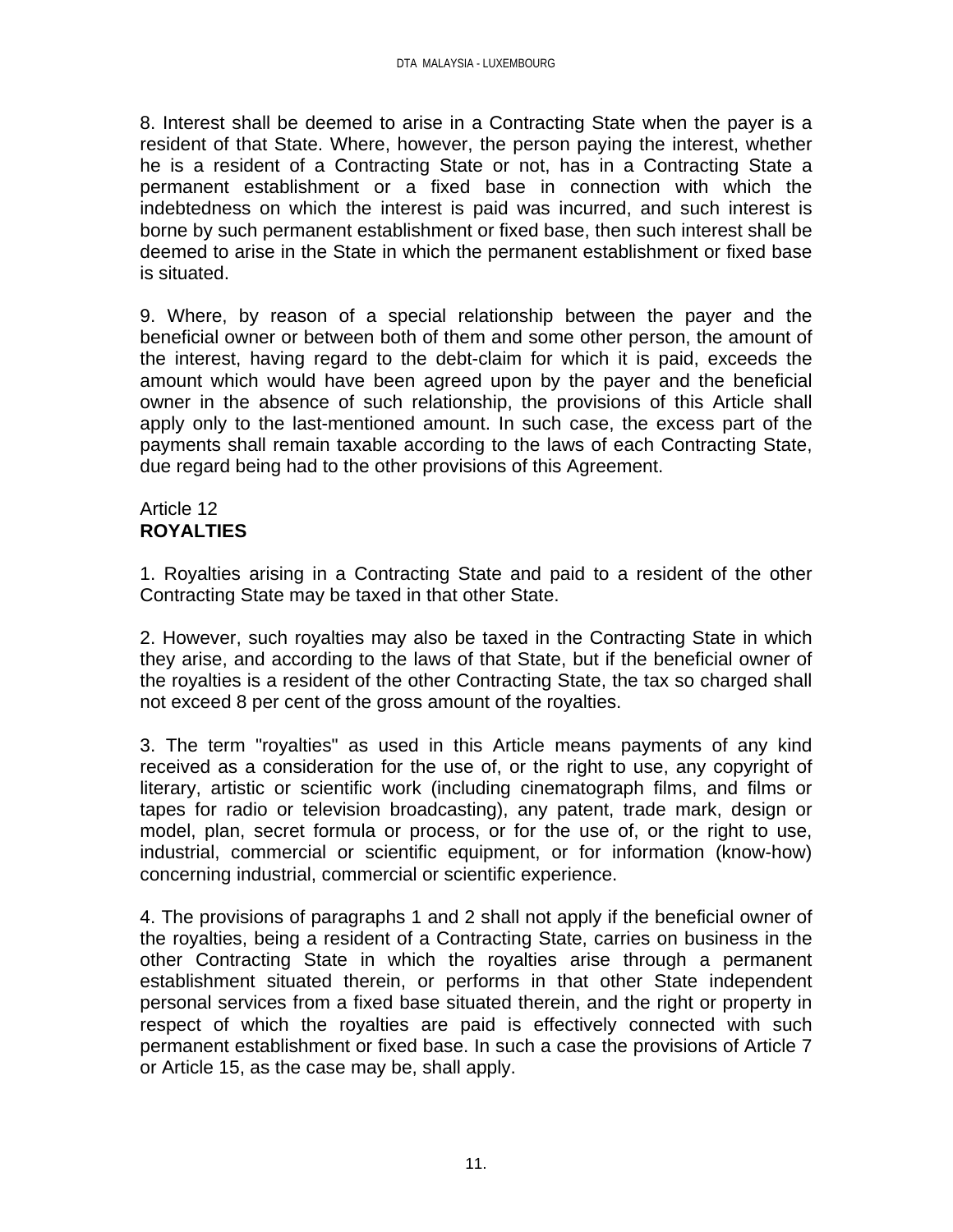5. Royalties shall be deemed to arise in a Contracting State when the payer is a resident of that State. Where, however, the person paying such royalties, whether he is a resident of a Contracting State or not, has in a Contracting State a permanent establishment or a fixed base in connection with which the obligation to pay the royalties was incurred, and such royalties are borne by such permanent establishment or fixed base, then such royalties shall be deemed to arise in the State in which the permanent establishment or fixed base is situated.

6. Where, by reason of a special relationship between the payer and the beneficial owner or between both of them and some other person, the amount of the royalties, having regard to the use, right or information for which they are paid, exceeds the amount which would have been agreed upon by the payer and the beneficial owner in the absence of such relationship, the provisions of this Article shall apply only to the last-mentioned amount. In such case, the excess part of the payments shall remain taxable according to the laws of each Contracting State, due regard being had to the other provisions of this Agreement.

# Article 13 **FEES FOR TECHNICAL SERVICES**

1. Fees for technical services arising in a Contracting State and paid to a resident of the other Contracting State may be taxed in that other State.

2. However, such fees for technical services may also be taxed in the Contracting State in which they arise and according to the laws of that State, but where the beneficial owner of the fees for technical services is a resident of the other Contracting State the tax so charged shall not exceed 8 per cent of the gross amount of the fees for technical services.

3. The term "fees for technical services" as used in this Article means payments of any kind to any person, other than to an employee of the person making the payments, in consideration for any services of a technical, managerial or consultancy nature.

4. The provisions of paragraphs 1 and 2 shall not apply if the beneficial owner of the fees for technical services, being a resident of a Contracting State, carries on business in the other Contracting State in which the fees for technical services arise through a permanent establishment situated therein, or performs in that other State independent personal services from a fixed base situated therein, and the fees for technical services are effectively connected with such permanent establishment or fixed base. In such a case the provisions of Article 7 or Article 15, as the case may be, shall apply.

5. Fees for technical services shall be deemed to arise in a Contracting State when the payer is a resident of that State. Where, however, the person paying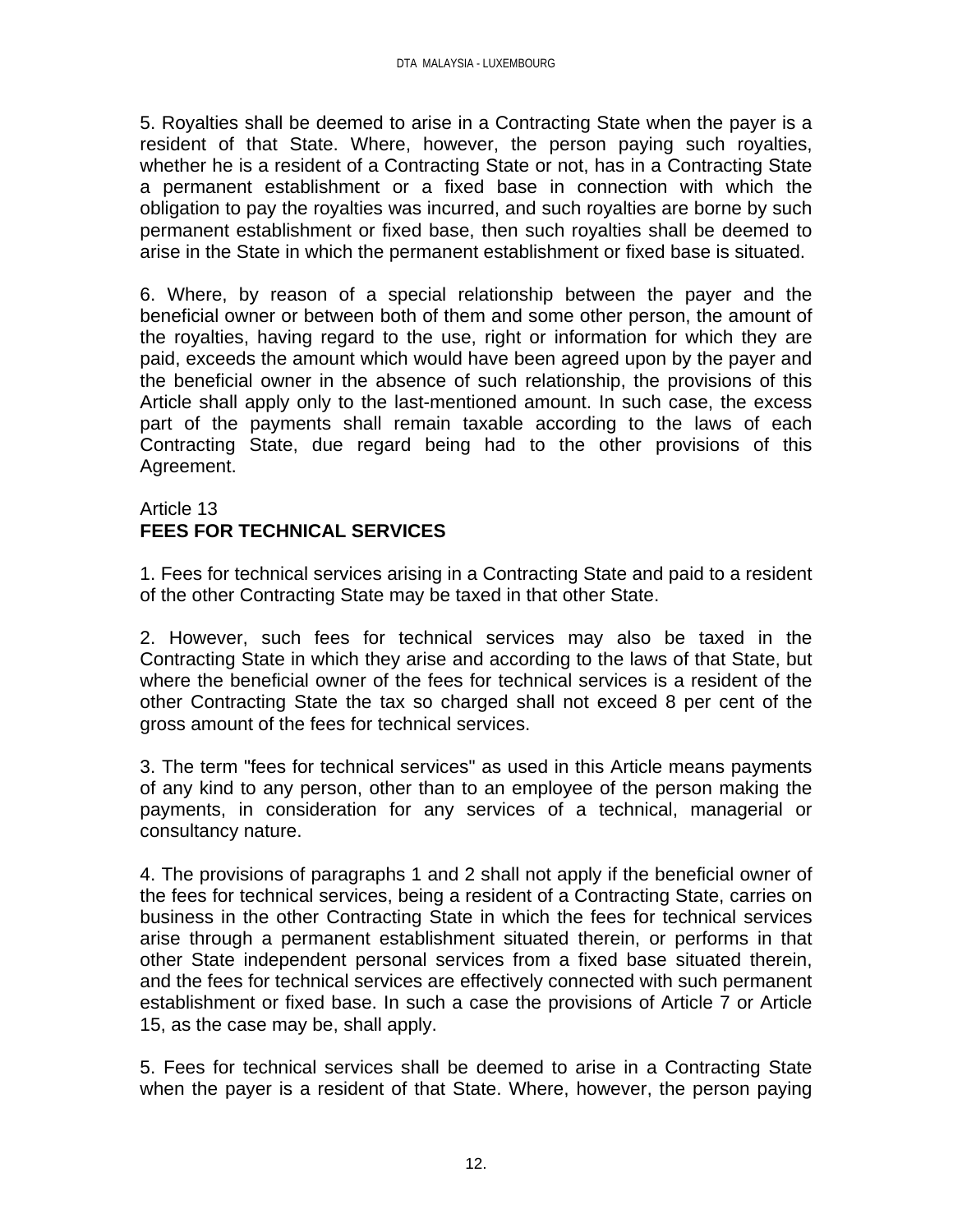the fees for technical services, whether he is a resident of a Contracting State or not, has in a Contracting State a permanent establishment or a fixed base in connection with which the obligation to pay the fees for technical services was incurred, and such fees for technical services are borne by such permanent establishment or fixed base, then such fees for technical services shall be deemed to arise in the Contracting State in which the permanent establishment or fixed base is situated.

6. Where, by reason of a special relationship between the payer and the beneficial owner or between both of them and some other person, the amount of the fees for technical services paid exceeds, for whatever reason, the amount which would have been agreed upon by the payer and the beneficial owner in the absence of such relationship, the provisions of this Article shall apply to the lastmentioned amount. In such case, the excess part of the payments shall remain taxable according to the law of each Contracting State, due regard being had to the other provisions of this Agreement.

### Article 14 **CAPITAL GAINS**

1. Gains derived by a resident of a Contracting State from the alienation of immovable property referred to in Article 6 and situated in the other Contracting State may be taxed in that other State.

2. Gains from the alienation of movable property forming part of the business property of a permanent establishment which an enterprise of a Contracting State has in the other Contracting State or of movable property pertaining to a fixed base available to a resident of a Contracting State in the other Contracting State for the purpose of performing independent personal services, including such gains from the alienation of such a permanent establishment (alone or with the whole enterprise) or of such fixed base, may be taxed in that other State.

3. Gains derived by an enterprise of a Contracting State from the alienation of ships or aircraft operated in international traffic, or movable property pertaining to the operation of such ships or aircraft, shall be taxable only in that Contracting State.

4. Gains from the alienation of any property other than that referred to in paragraphs 1,2 and 3, shall be taxable only in the Contracting State of which the alienator is a resident.

# Article 15 **INDEPENDENT PERSONAL SERVICES**

1. Income derived by a resident of a Contracting State in respect of professional services or other activities of an independent character shall be taxable only in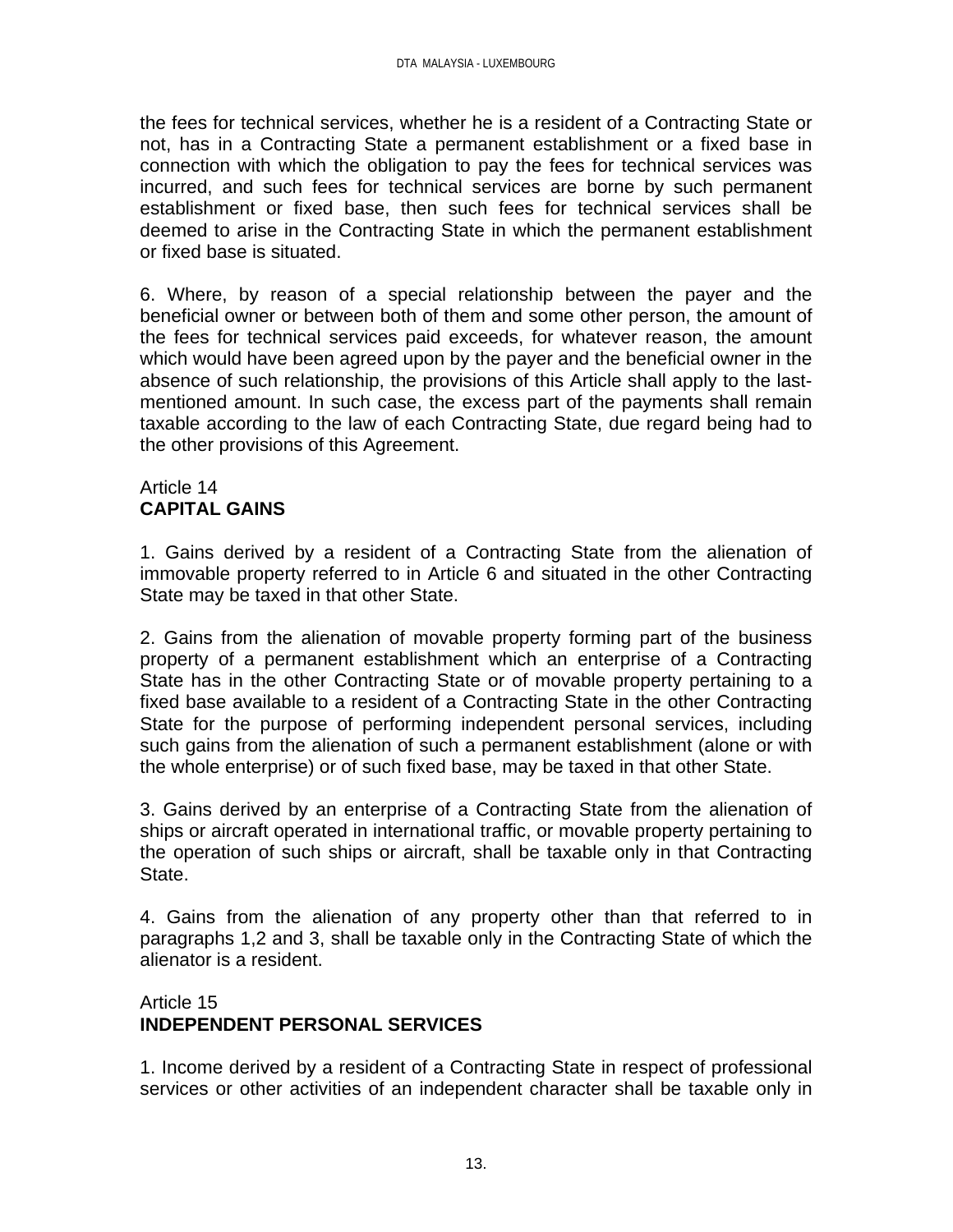that State unless he has a fixed base regularly available to him in the other Contracting State for the purpose of performing his activities. If he has such a fixed base, the income may be taxed in the other State but only so much of it as is attributable to that fixed base.

2. The term "professional services" includes especially independent scientific, literary, artistic, educational or teaching activities as well as the independent activities of physicians, lawyers, engineers, architects, dentists and accountants.

### Article 16 **DEPENDENT PERSONAL SERVICES**

1. Subject to the provisions of Articles 17, 19, 20, 21 and 22, salaries, wages and other similar remuneration derived by a resident of a Contracting State in respect of an employment shall be taxable only in that State unless the employment is exercised in the other Contracting State. If the employment is so exercised, such remuneration as is derived therefrom may be taxed in that other State.

2. Notwithstanding the provisions of paragraph 1, remuneration derived by a resident of a Contracting State in respect of an employment exercised in the other Contracting State shall be taxable only in the first-mentioned State if:

- (a) the recipient is present in the other Contracting State for a period or periods not exceeding in the aggregate 183 days in any twelve month period commencing or ending in the fiscal year concerned; and
- (b) the remuneration is paid by, or on behalf of, an employer who is not a resident of the other State; and
- (c) the remuneration is not borne by a permanent establishment or a fixed base which the employer has in the other State.

3. Notwithstanding the preceding provisions of this Article, remuneration derived in respect of an employment exercised aboard a ship, aircraft or road vehicle operated in international traffic by an enterprise of a Contracting State may be taxed in that Contracting State.

### Article 17 **DIRECTORS' FEES**

Directors' fees and similar payments derived by a resident of a Contracting State in his capacity as a member of the board of directors of a company which is a resident of the other Contracting State, may be taxed in that other State.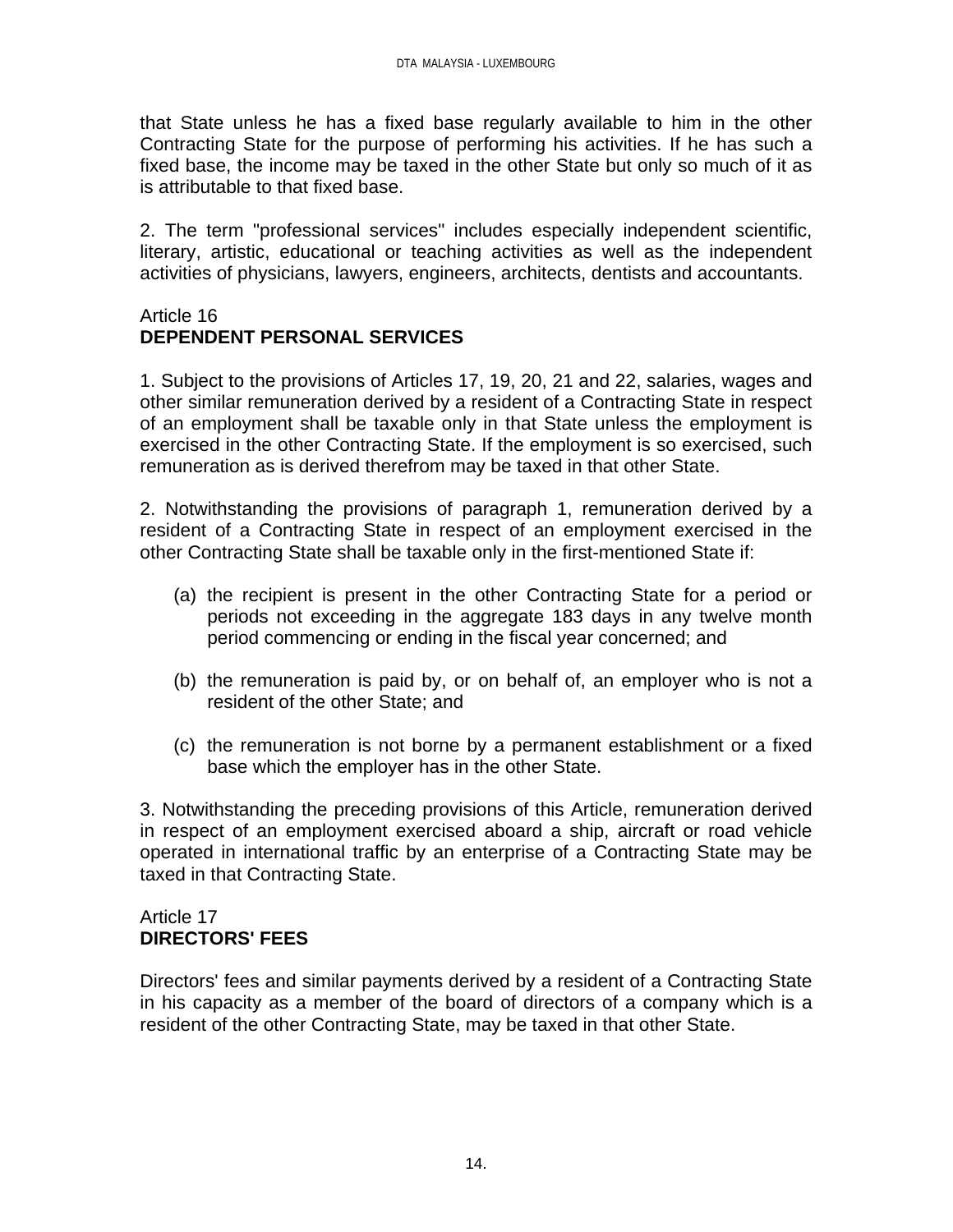### Article 18 **ARTISTES AND SPORTSMEN**

1. Notwithstanding the provisions of Articles 15 and 16, income derived by a resident of a Contracting State as an entertainer, such as a theatre, motion picture, radio or television artiste, or a musician, or as a sportsman, from his personal activities as such exercised in the other Contracting State, may be taxed in that other State.

2. Where income in respect of personal activities exercised by an entertainer or a sportsman in his capacity as such accrues not to the entertainer or sportsman himself but to another person, that income may, notwithstanding the provisions of Articles 7, 15 and 16, be taxed in the Contracting State in which the activities of the entertainer or sportsman are exercised.

3. The provisions of paragraphs 1 and 2 shall not apply to remuneration or profits derived from activities exercised in a Contracting State if the visit to that State is wholly or mainly supported by public funds of the other Contracting State, a political subdivision, a local authority or a statutory body thereof. In such a case, the remuneration or profits is taxable only in the Contracting State in which the artiste or the sportsman is a resident.

# Article 19 **PENSIONS**

1. Subject to the provisions of paragraph 2 of Article 20, pensions and other similar remuneration paid to a resident of a Contracting State in consideration of past employment shall be taxable only in that State.

2. Notwithstanding the provisions of paragraph 1, pensions and other payments made under the social security legislation of a Contracting State may be taxed in that State.

# Article 20 **GOVERNMENT SERVICE**

1. (a) Salaries, wages and other similar remuneration, other than a pension, paid by a Contracting State or a political subdivision or a local authority or a statutory body thereof to any individual in respect of services rendered to that State or political subdivision or local authority or statutory body thereof shall be taxable only in that State.

(b) However, such salaries, wages and other similar remuneration, shall be taxable only in the other Contracting State if the services are rendered in that other State and the recipient is a resident of that other State who: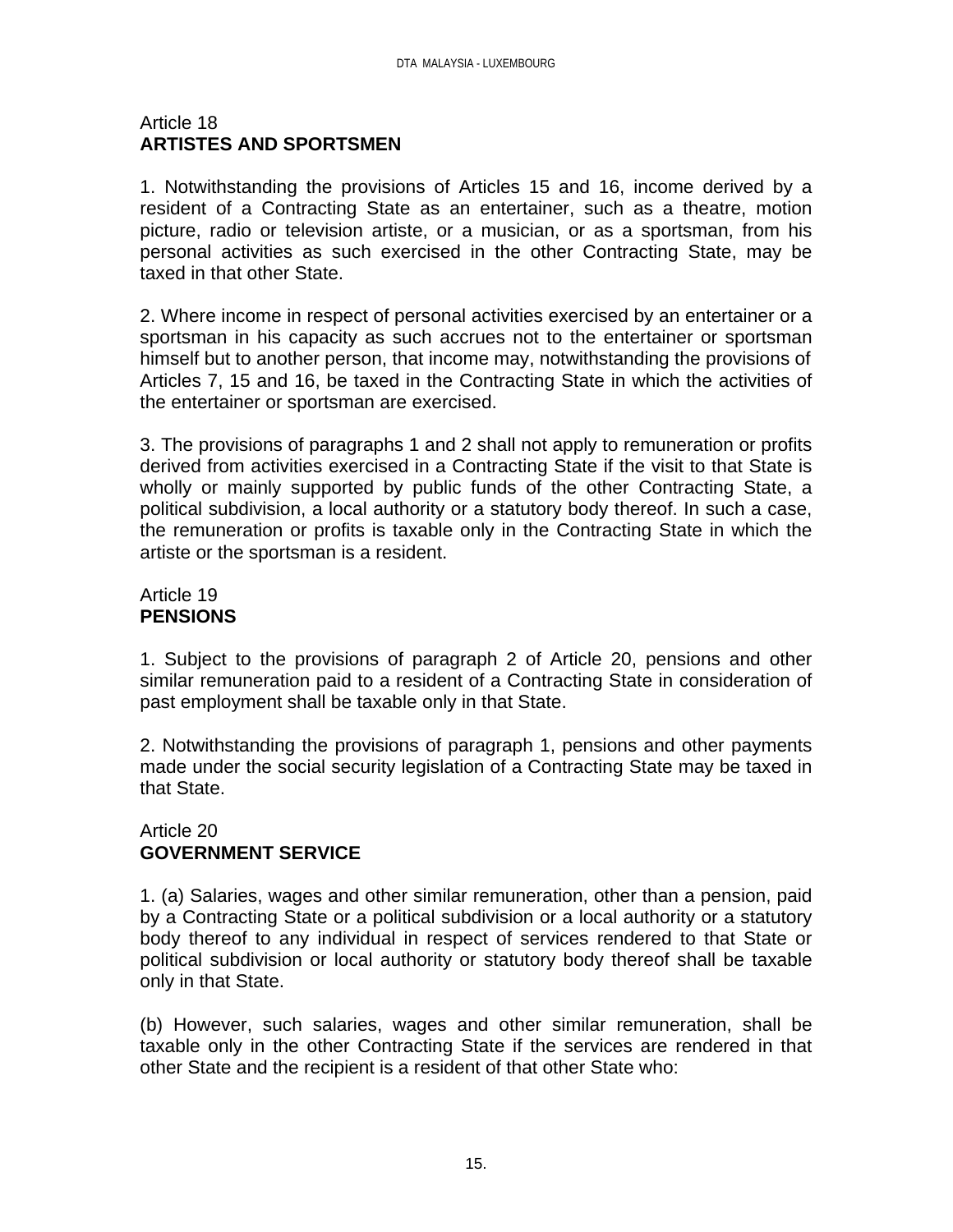- (i) is a national of that State; or
- (ii) did not become a resident of that State solely for the purpose of rendering the services.

2. (a) Any pension paid by, or out of funds created by, a Contracting State or a political subdivision or a local authority or a statutory body thereof to any individual in respect of services rendered to that State or political subdivision or local authority or statutory body shall be taxable only in that State.

(b) However, such pension shall be taxable only in the other Contracting State if the individual is a resident of, and a national of, that State.

3. The provisions of Articles 16, 17, 18 and 19 shall apply to salaries, wages and other similar remuneration or pensions in respect of services rendered in connection with any business carried on by a Contracting State or a political subdivision or a local authority or a statutory body thereof.

### Article 21 **STUDENTS AND TRAINEES**

An individual who is a resident of a Contracting State immediately before making a visit to the other Contracting State and is temporarily present in the other State solely:

- (a) as a student at a recognised university, college, school or other similar recognised educational institution in that other State;
- (b) as a business or technical apprentice; or
- (c) as a recipient of a grant, allowance or award for the primary purpose of study, research or training from the Government of either State or from a scientific, educational, religious or charitable organisation or under a technical assistance programme entered into by the Government by either State, shall be exempt from tax in that other State on:
	- (i) all remittances from abroad for the purposes of his maintenance, education, study, research or training;
	- (ii) the amount of such grant, allowance or award; and
	- (iii) any remuneration not exceeding 3000 USD per annum in respect of services in that other State provided the services are performed in connection with his study, research or training and are necessary for the purposes of his maintenance. However, this amount may be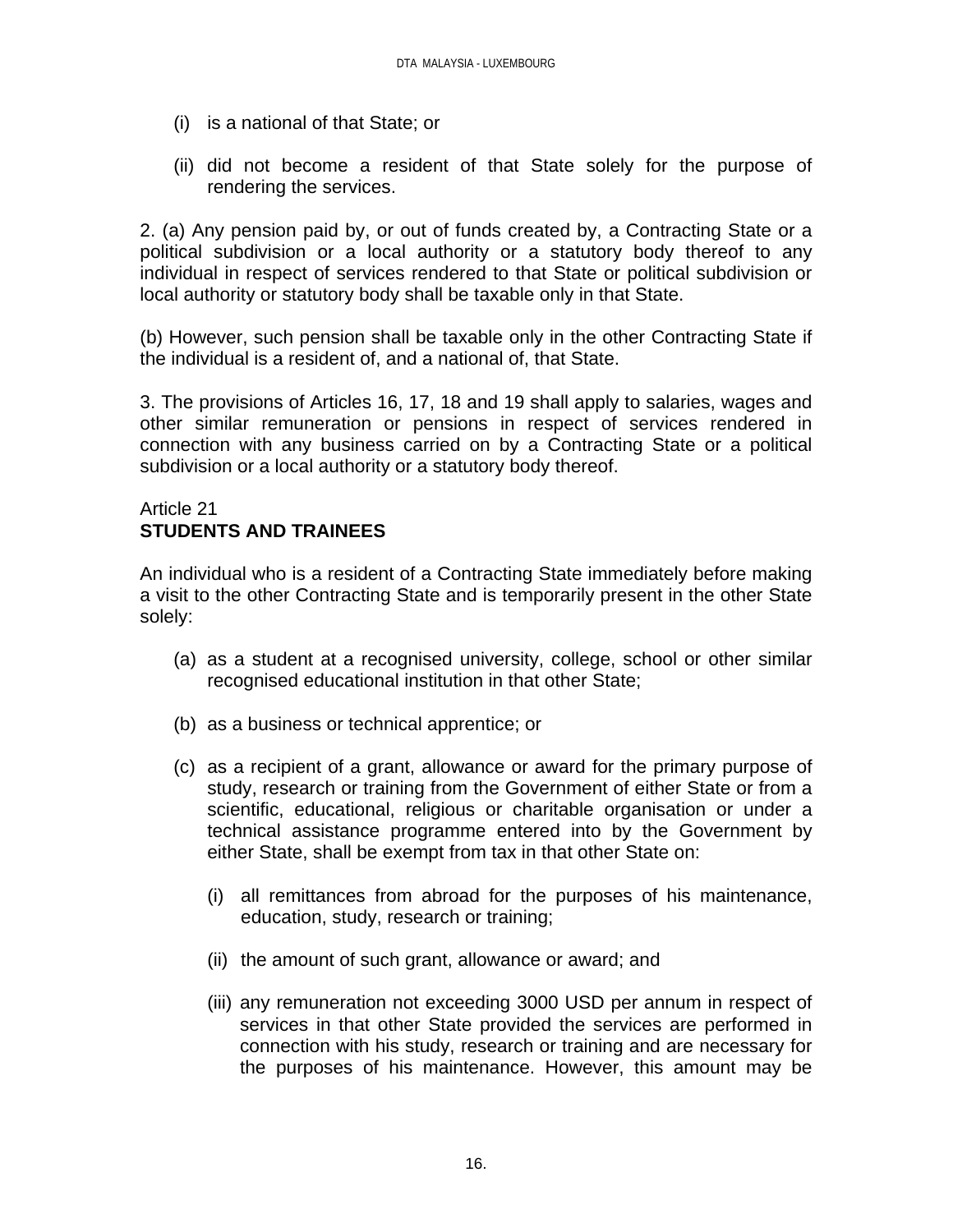revised by mutual agreement between the competent authorities of the Contracting States.

# Article 22 **LECTURERS AND RESEARCHERS**

1. An individual who is a resident of a Contracting State immediately before making a visit to the other Contracting State, and who, at the invitation of any public university, college, institution primarily for research purposes or other similar public institutions, visits that other State for a period or a cumulative period not exceeding two years solely for the purpose of teaching or research or both at such public institution shall be exempt from tax in that other State on any remuneration for such teaching or research. However, if the visit in that other State exceeds two years, that other State may tax the individual with respect to the period which exceeds the two years.

2. This Article shall not apply to income from research if such research is undertaken primarily for the private benefit of a specific person or persons.

# Article 23 **OTHER INCOME**

Items of income of a resident of a Contracting State which are not expressly mentioned in the foregoing Articles of this Agreement shall be taxable only in that Contracting State except that if such income is derived from sources in the other Contracting State, it may also be taxed in that other State.

# Article 24 **TAXATION OF CAPITAL**

1. Capital represented by immovable property referred to in Article 6, owned by a resident of a Contracting State and situated in the other Contracting State, may be taxed in that other State.

2. Capital represented by movable property forming part of the business property of a permanent establishment which an enterprise of a Contracting State has in the other Contracting State or by movable property pertaining to a fixed base available to a resident of a Contracting State in the other Contracting State for the purpose of performing independent personal services, may be taxed in that other State.

3. Capital represented by ships and aircraft operated in international traffic by an enterprise of a Contracting State and by movable property pertaining to the operation of such ships or aircraft, shall be taxable only in that Contracting State.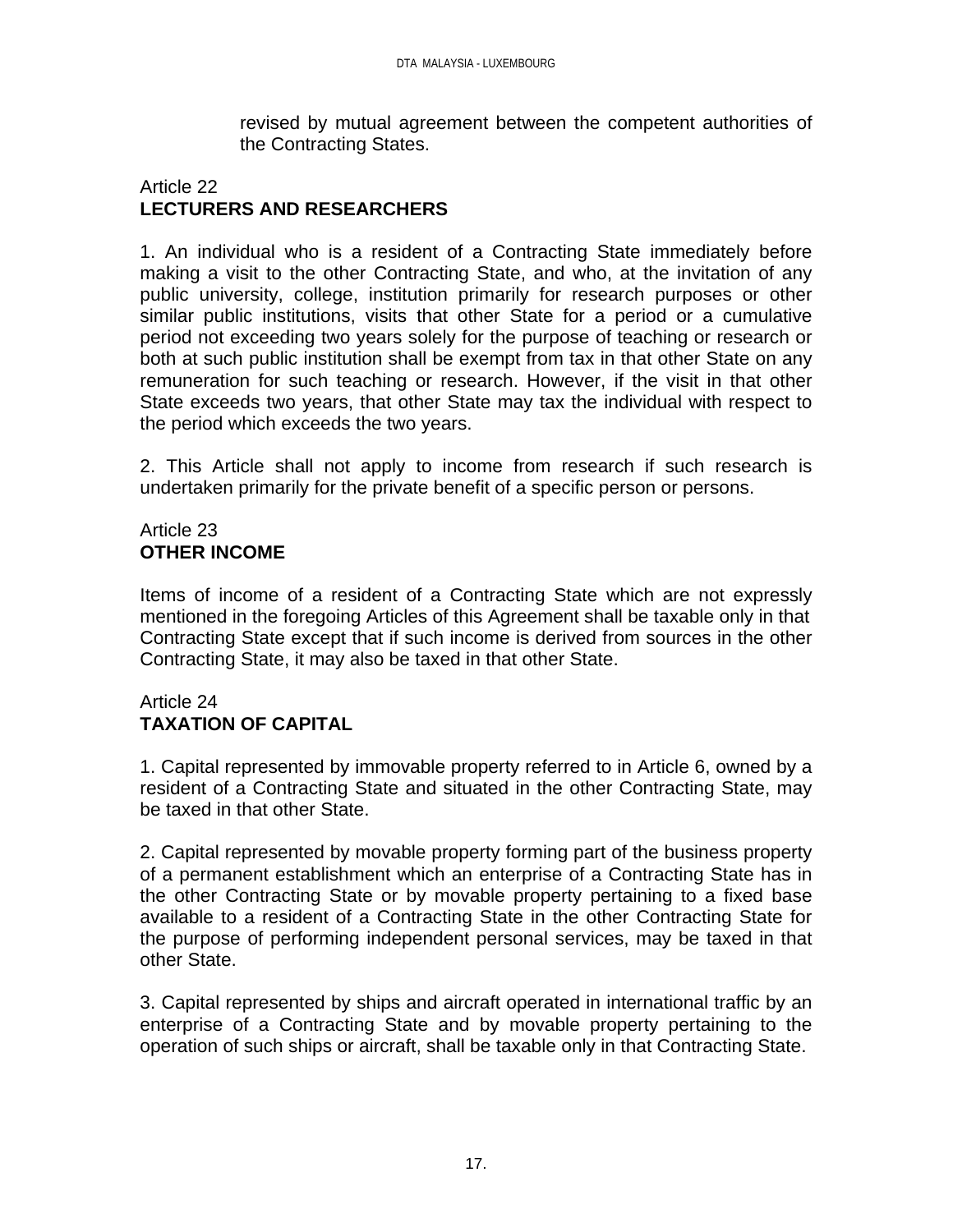4. All other elements of capital of a resident of a Contracting State shall be taxable only in that State.

#### Article 25 **ELIMINATION OF DOUBLE TAXATION**

1. Subject to the laws of Malaysia regarding the allowance as a credit against Malaysian tax of tax payable in any country other than Malaysia, the Luxembourg tax payable under the laws of Luxembourg and in accordance with this Agreement by a resident of Malaysia in respect of income derived from Luxembourg shall be allowed as a credit against Malaysian tax payable in respect of that income. Where such income is a dividend paid by a company which is a resident of Luxembourg to a company which is a resident of Malaysia and which owns not less than 10 per cent of the voting shares of the company paying the dividend, the credit shall take into account Luxembourg tax payable by that company in respect of its income out of which the dividend is paid. The credit shall not, however, exceed that part of the Malaysian tax, as computed before the credit is given, which is appropriate to such item of income.

2. Subject to the provision of the law of Luxembourg regarding the elimination of double taxation which shall not affect the general principle hereof, double taxation shall be eliminated as follows:

- (a) Where a resident of Luxembourg derives income or owns capital which, in accordance with the provisions of this Agreement, may be taxed in Malaysia, Luxembourg shall, subject to the provisions of subparagraphs (b) to (d), exempt such income or capital from tax, but may, in order to calculate the amount of tax on the remaining income or capital of the resident, apply the same rates of tax as if the income or capital had not been exempted.
- (b) Where a resident of Luxembourg derives income which, in accordance with the provisions of Articles 10, 11, 12, 13, 18, and 23 may be taxed in Malaysia, Luxembourg shall allow as a deduction from the tax on the income of that resident an amount equal to the tax paid in Malaysia. Such deduction shall not, however, exceed that part of the tax, as computed before the deduction is given, which is attributable to such items of income derived from Malaysia.
- (c) Notwithstanding the provisions of sub-paragraph (b), where a resident of Luxembourg derives interest, royalties or technical fees in Malaysia, Luxembourg shall allow as a deduction from the tax on the income of that resident an amount equal to the tax which would have been payable but for the exemption or reduction of Malaysian tax in accordance with special incentive measures for the promotion of development of industry, infrastructure, tourism and agriculture in Malaysia, provided that in the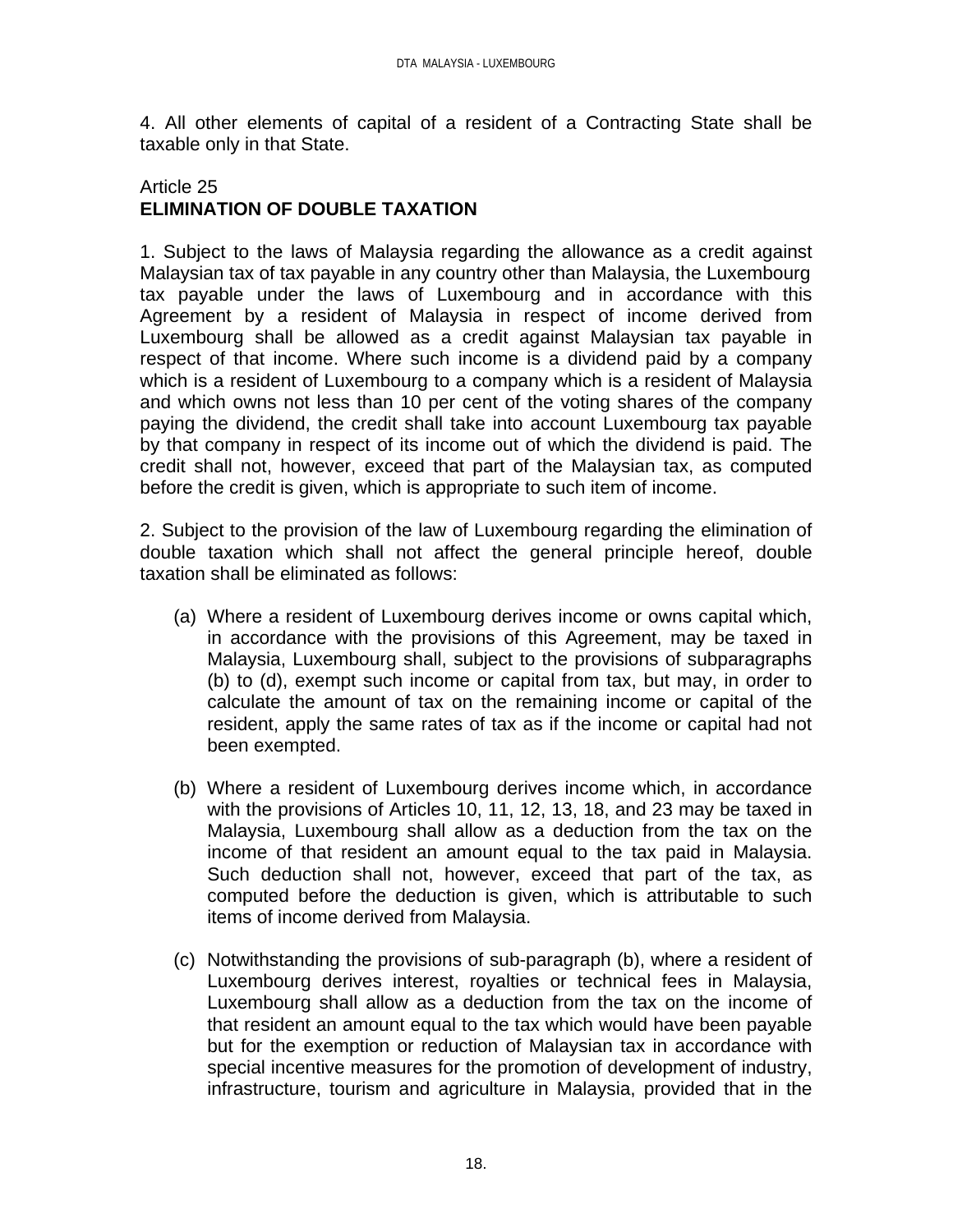case of interest, royalties or technical fees, such tax shall be deemed to have been paid at:

- (i) 10 per cent of the gross amount of the interest referred to in Article 11;
- (ii) 8 per cent of the gross amount of the royalties referred to in Article 12;
- (iii) 8 per cent of the gross amount of the fees for technical services referred to in Article 13.

The provisions of this sub-paragraph shall apply for a period of ten years beginning on the 1 January in the calendar year following the year in which the Agreement enters into force. This period may be extended by mutual agreement between the competent authorities.

(d) Where a company which is a resident of Luxembourg derives dividends from Malaysian sources, Luxembourg shall exempt such dividends from tax, provided that the company which is a resident of Luxembourg holds directly at least 10 per cent of the capital of the company paying the dividends since the beginning of the accounting year and if this company is subject in Malaysia to an income tax corresponding to the Luxembourg corporation tax. The abovementioned shares in the Malaysian company are, under the same conditions, exempt from the Luxembourg capital tax. The exemption under this sub-paragraph shall also apply notwithstanding that the Malaysian company is exempted from tax or taxed at a reduced rate in Malaysia in accordance with Malaysian laws providing incentives for the promotion of development of industry, infrastructure, tourism and agriculture in Malaysia.

# Article 26 **LIMITATION OF RELIEF**

Where under the provisions of this Agreement any income is relieved from tax in a Contracting State and, under the law in force in the other Contracting State a person in respect of that income, is subject to tax by reference to the amount thereof which is remitted to or received in the other Contracting State and not by reference to the amount thereof, then the relief to be allowed under this Agreement in the first-mentioned Contracting State shall apply only to so much of the income as is remitted to or received in the other Contracting State.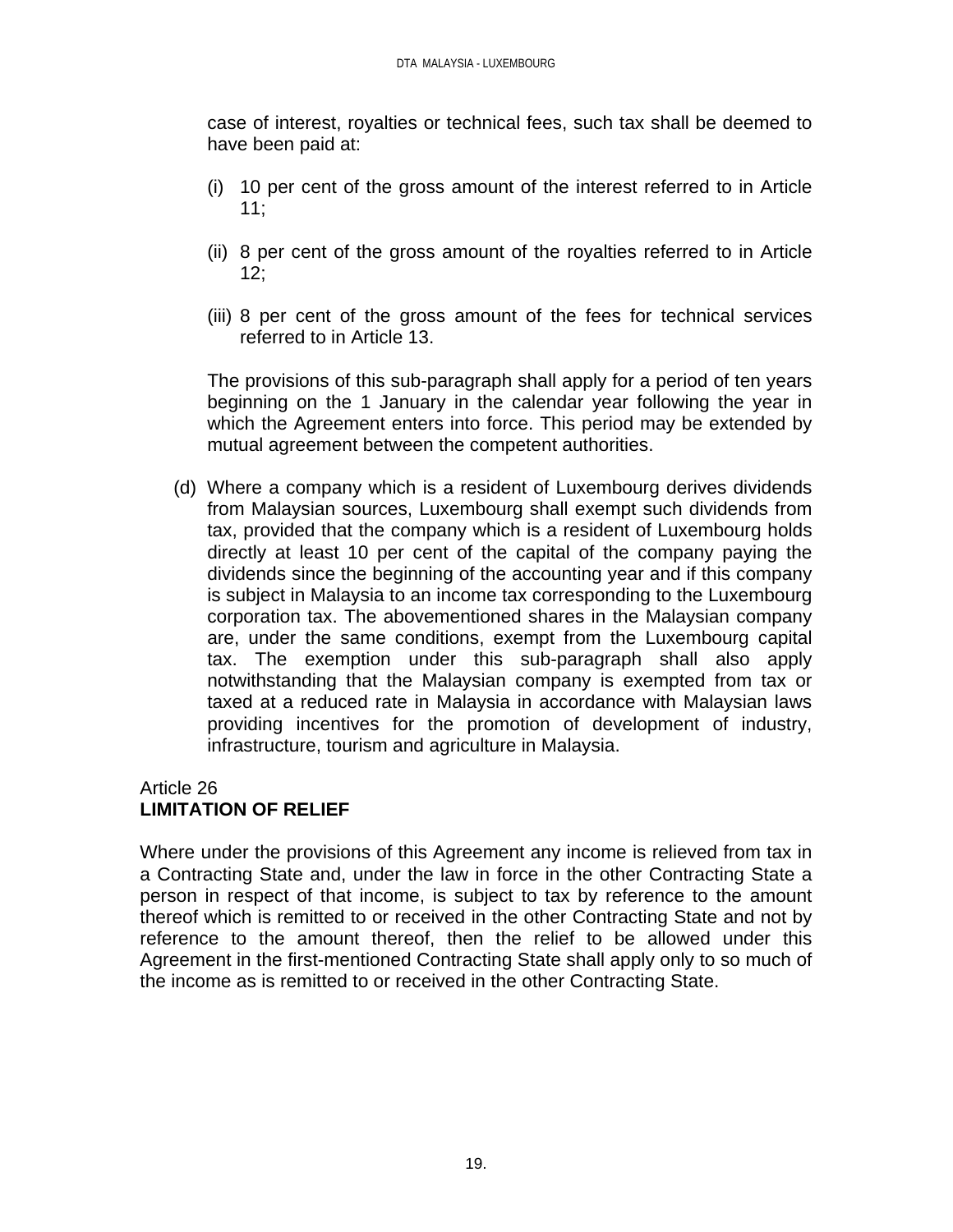#### Article 27 **NON-DISCRIMINATION**

1. The nationals of a Contracting State shall not be subjected in the other Contracting State to any taxation or any requirement connected therewith, which is other or more burdensome than the taxation and connected requirements to which nationals of that other State in the same circumstances, in particular with respect to residence, are or may be subjected.

2. The taxation on a permanent establishment which an enterprise of a Contracting State has in the other Contracting State shall not be less favourably levied in that other State than the taxation levied on enterprises of that other State carrying on the same activities. This provision shall not be construed as obliging a Contracting State to grant to residents of the other Contracting State any personal allowances, reliefs and reductions for taxation purposes on account of civil status or family responsibilities which it grants to its own residents.

3. Except where the provisions of paragraph 1 of Article 9, paragraph 9 of Article 11, paragraph 6 of Article 12 or paragraph 6 of Article 13, apply, interest, royalties, fees for technical services and other disbursements paid by an enterprise of a Contracting State to a resident of the other Contracting State shall, for the purpose of determining the taxable profits of such enterprise, be deductible under the same conditions as if they had been paid to a resident of the first-mentioned State, provided that the provisions of domestic law of that Contracting State have been complied with in respect of withholding tax. Similarly, any debts of an enterprise of a Contracting State to a resident of the other Contracting State shall, for the purpose of determining the taxable capital of such enterprise, be deductible under the same conditions as if they had been contracted to a resident of the first-mentioned State.

4. Enterprises of a Contracting State, the capital of which is wholly or partly owned or controlled, directly or indirectly, by one or more residents of the other Contracting State, shall not be subjected in the first-mentioned State to any taxation or any requirement connected therewith which is other or more burdensome than the taxation and connected requirements to which other similar enterprises of that first-mentioned State are or may be subjected.

5. In this Article, the term "taxation" means taxes to which this Agreement applies.

# Article 28 **MUTUAL AGREEMENT PROCEDURE**

1. Where a person considers that the actions of one or both of the Contracting States result or will result for him in taxation not in accordance with this Agreement, he may, notwithstanding of the remedies provided by the domestic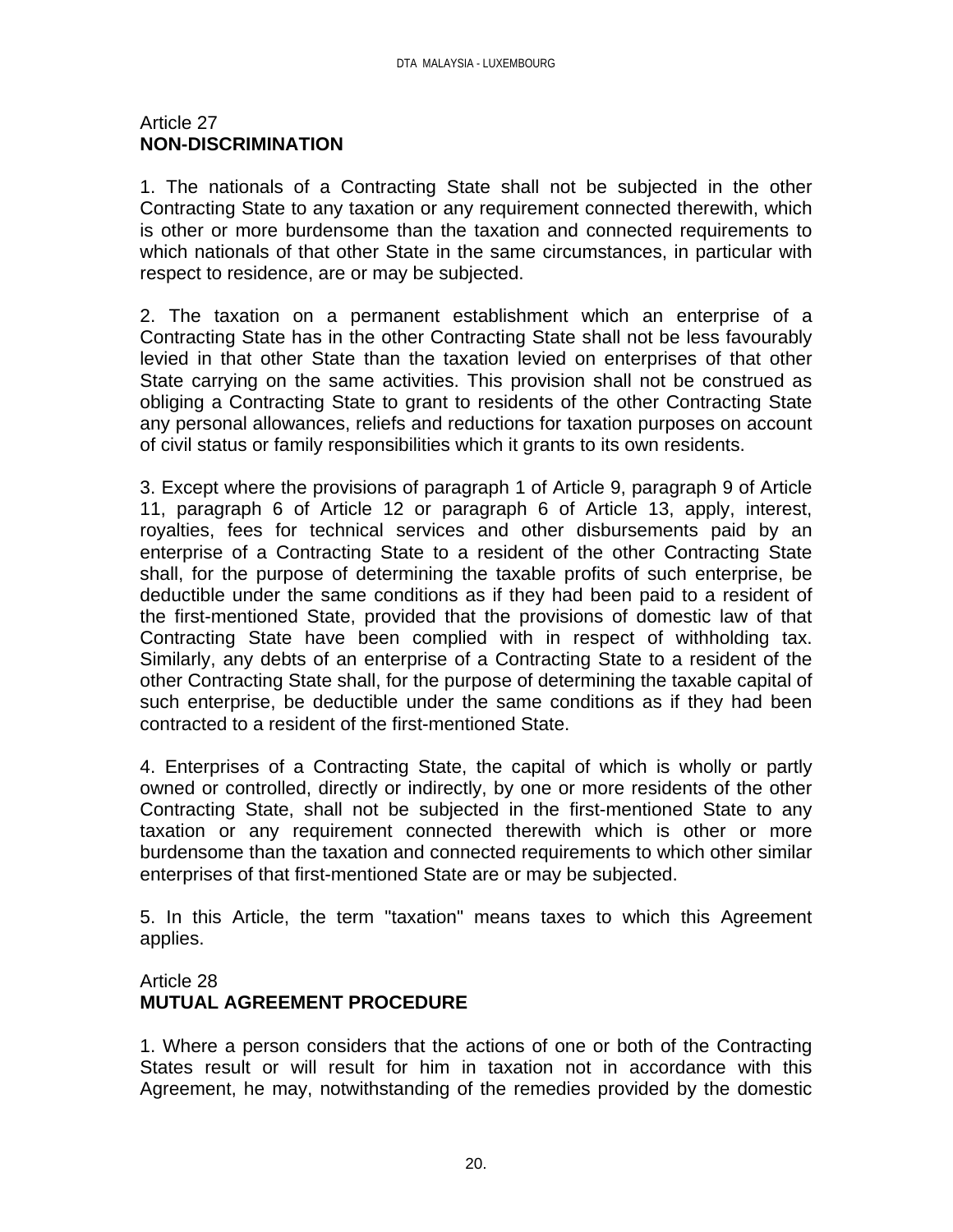law of those States, present his case to the competent authority of the State of which he is a resident. The case must be presented within three years from the first notification of the action resulting in taxation not in accordance with the provisions of this Agreement.

2. The competent authority shall endeavour, if the objection appears to it to be justified and if it is not itself able to arrive at a satisfactory solution, to resolve the case by mutual agreement with the competent authority of the other Contracting State, with a view to the avoidance of taxation which is not in accordance with this Agreement. Any agreement reached shall be implemented notwithstanding any time limits in the domestic law of the Contracting States.

3. The competent authorities of the Contracting States shall endeavour to resolve by mutual agreement any difficulties or doubts arising as to the interpretation or application of this Agreement. They may also consult together for the elimination of double taxation in cases not provided for in this Agreement.

4. The competent authorities of the Contracting States may communicate with each other directly for the purpose of reaching an agreement in the sense of the preceding paragraphs.

# Article 29 **EXCHANGE OF INFORMATION**

1. The competent authorities of the Contracting States shall exchange such information as is necessary for carrying out the provisions of this Agreement or of the domestic laws of the Contracting States concerning taxes covered by this Agreement insofar as the taxation thereunder is not contrary to this Agreement. Any information received by a Contracting State shall be treated as secret in the same manner as information obtained under the domestic laws of that State and shall be disclosed only to persons or authorities (including courts and administrative bodies) concerned with the assessment or collection of, the enforcement or prosecution in respect of, or the determination of appeals in relation to, the taxes covered by this Agreement. Such persons or authorities shall use the information only for such purposes. They may disclose the information in public court proceedings or in judicial decisions.

2. In no case shall the provisions of paragraph 1 be construed so as to impose on a Contracting State the obligation:

- (a) to carry out administrative measures at variance with the laws and the administrative practice of that or of the other Contracting State;
- (b) to supply information which is not obtainable under the laws or in the normal course of the administration of that or of the other Contracting State;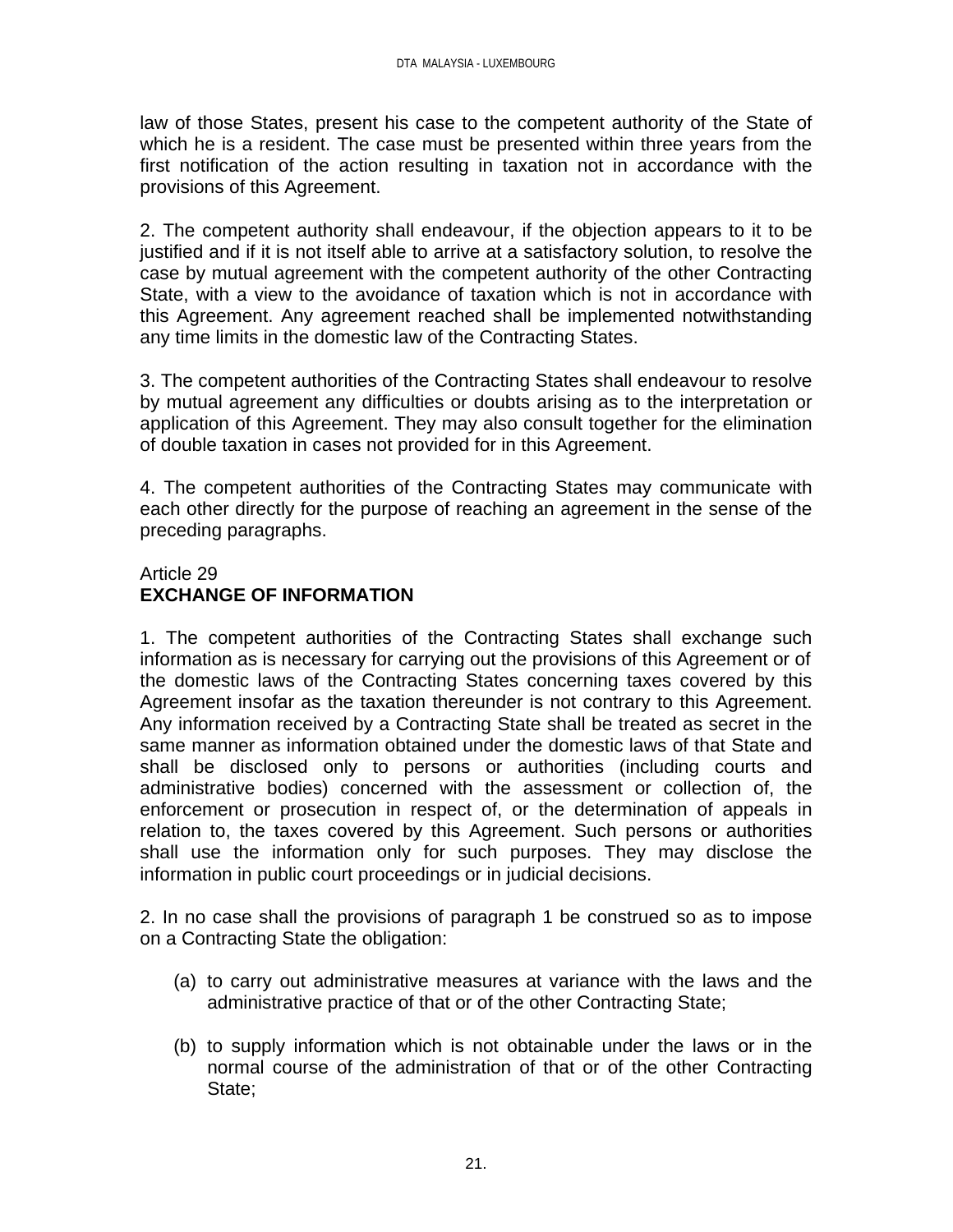(c) to supply information which would disclose any trade, business, industrial, commercial or professional secret or trade process, or information, the disclosure of which would be contrary to public policy (ordre public).

# Article 30 **MEMBERS OF DIPLOMATIC MISSIONS AND CONSULAR POSTS**

Nothing in this Agreement shall affect the fiscal privileges of members of diplomatic missions or consular posts under the general rules of international law or under the provisions of special agreements.

# Article 31 **EXCLUSION OF CERTAIN COMPANIES**

1. The provisions of this Agreement shall not apply to companies enjoying a special fiscal treatment by virtue of the laws or the administrative practice of either one of the Contracting States. Neither shall they apply to income derived from such companies by a resident of the other Contracting State, nor to shares or other rights in such companies owned by such person.

2. The Government of the Contracting States shall agree periodically on the types of special fiscal treatment that are applicable under the provisions of paragraph 1 of this Article. The Governments of both Contracting States shall communicate with each other through exchange of notes for this purpose.

# Article 32 **ENTRY INTO FORCE**

This Agreement shall enter into force on the date on which the Contracting State exchange notes through the diplomatic channel notifying each other that the last of such things has been done as is necessary to give this Agreement the force of law in Malaysia and Luxembourg, as the case may be, and thereupon this Agreement shall have effect:

- (a) in Malaysia:
	- (i) in respect of Malaysian tax, other than petroleum income tax, to tax chargeable for any year of assessment beginning on or after the first day of January in the calendar year following the year in which this Agreement enters into force;
	- (ii) in respect of petroleum income tax, to tax chargeable for any year of assessment beginning on or after the first day of January of the second calendar year following the year in which this Agreement enters into force;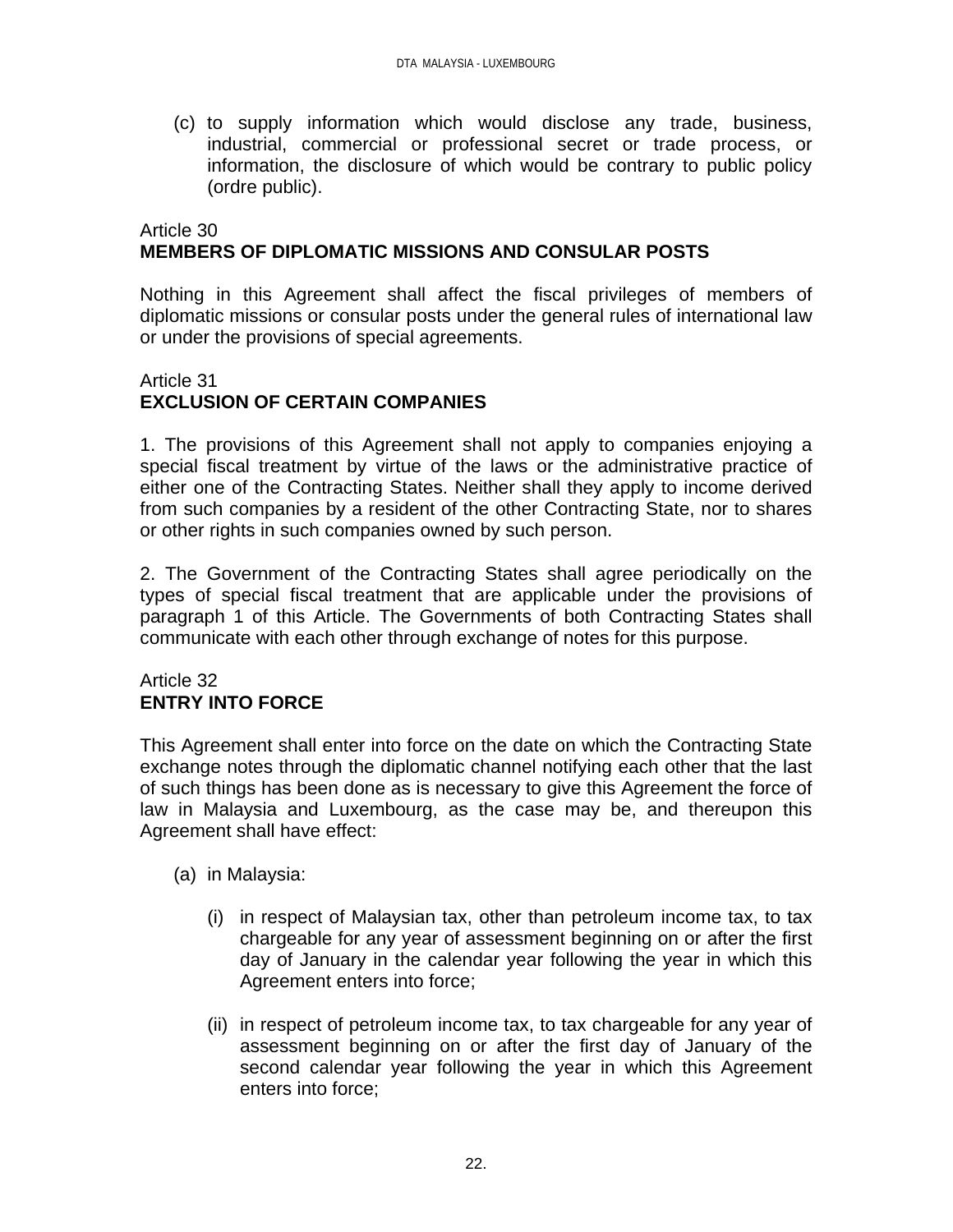- (b) in Luxembourg:
	- (i) in respect of taxes withheld at source, to income derived on or after first January of the calendar year next following the year in which the Agreement enters into force;
	- (ii) in respect of other taxes on income, and taxes on capital, to taxes chargeable for any taxable year beginning on or after first January of the calendar year next following the year in which the Agreement enters into force.

# Article 33 **TERMINATION**

This Agreement shall remain in effect indefinitely, but either Contracting State may terminate this Agreement, through diplomatic channel, by giving to the other Contracting State written notice of termination on or before June 30th in any calendar year after the period of five years from the date on which this Agreement enters into force. In such an event, this Agreement shall cease to have effect:

- (a) in Malaysia:
	- (i) in respect of Malaysian tax, other than petroleum income tax, to tax chargeable for any year of assessment beginning on or after the first day of January in the calendar year following the year in which the notice is given;
	- (ii) in respect of petroleum income tax, to tax chargeable for any year of assessment beginning on or after the first day of January of the second calendar year following the year in which the notice is given;

(b) in Luxembourg:

- (i) in respect of taxes withheld at source, to income derived on or after first January in the calendar year next following the year in which the notice is given;
- (ii) in respect of other taxes on income, and taxes on capital, to taxes chargeable for any taxable year beginning on or after first January in the calendar year next following the year in which the notice is given.

IN WITNESS WHEREOF the undersigned, duly authorised thereto, have signed this Agreement.

Done in duplicate at Putrajaya this 21 day of November 2002, each in the Malay, the French and the English languages, the three texts being equally authentic.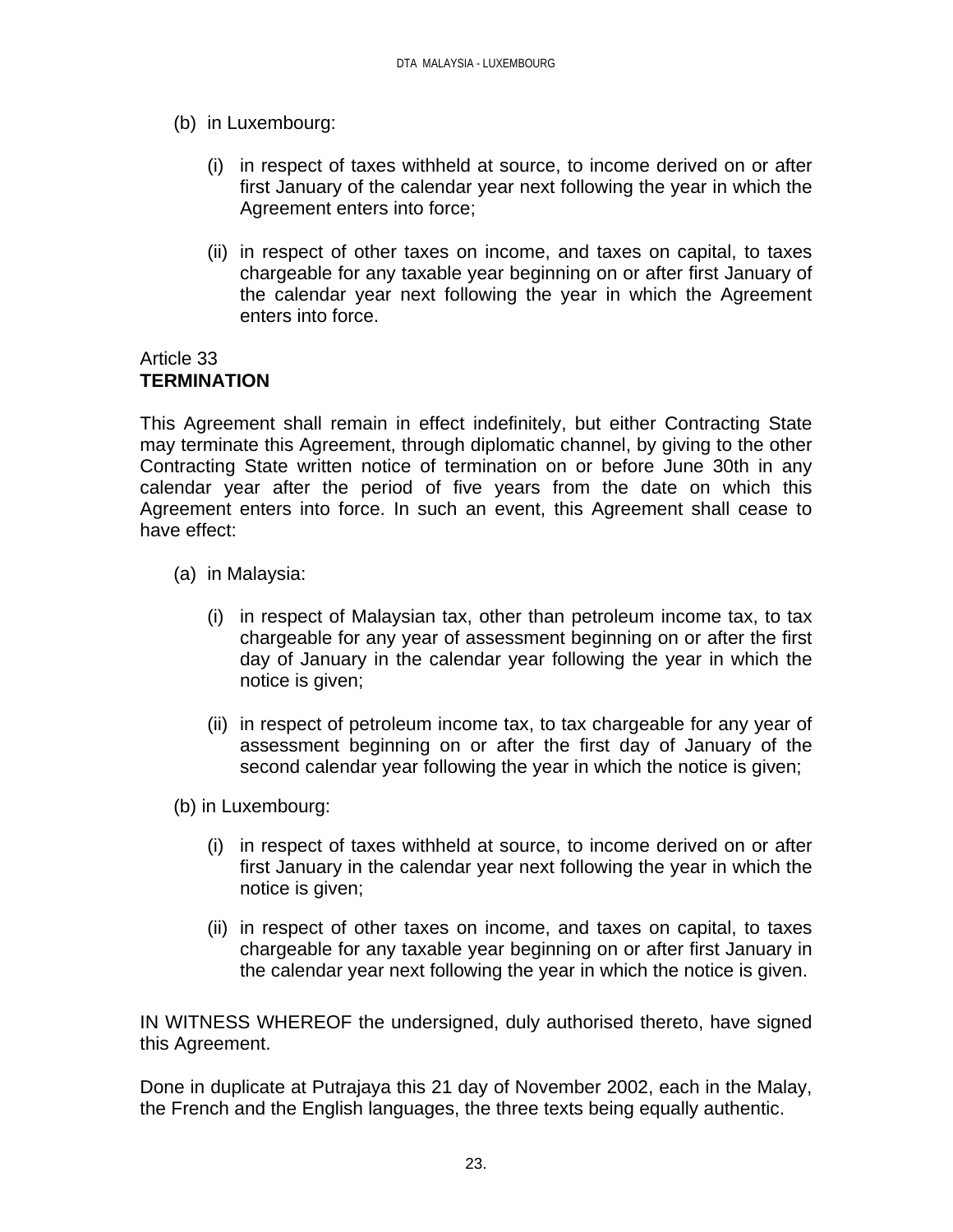# **PROTOCOL**

At the signing of the Agreement between the Government of Malaysia and the Government of the Grand Duchy of Luxembourg for the Avoidance of Double Taxation and the Prevention of Fiscal Evasion with respect to Taxes on Income and Capital (hereinafter referred to as "the Agreement"), the undersigned have agreed upon the following provisions which shall form an integral part of the Agreement.

1. With reference to paragraph 3 of Article 10, it is understood that, in the case of Luxembourg, the term "dividend" shall include the investor's share of profit in a commercial, industrial, mining or craft undertaking, paid proportionally to the profits and by virtue of his capital outlay as provided for under sub-paragraph 2 of paragraph 1 of Article 97 of the Income Tax Law of Luxembourg.

2. With reference to paragraph 3 of Article 11, it is understood that the term "approved loan" shall have the meaning as defined under section 2 of the Income Tax Act 1967 of Malaysia.

3. With reference to Article 11, interest derived by a resident of a Contracting State in respect of a loan guaranteed by that State shall only be taxable in that State, provided that both Contracting States shall consult each other in order to agree on the applicability of such tax treatment in respect of such loan.

4. With reference to this Agreement, it is understood that the Capital Tax is applicable only under the Taxation Law of Luxembourg.

IN WITNESS WHEREOF the undersigned, being duly authorised thereto by their respective Governments, have signed this Protocol.

DONE in duplicate at Putrajaya the 21 day of November 2002, in the Malay, the French and the English languages, the three texts being equally authentic.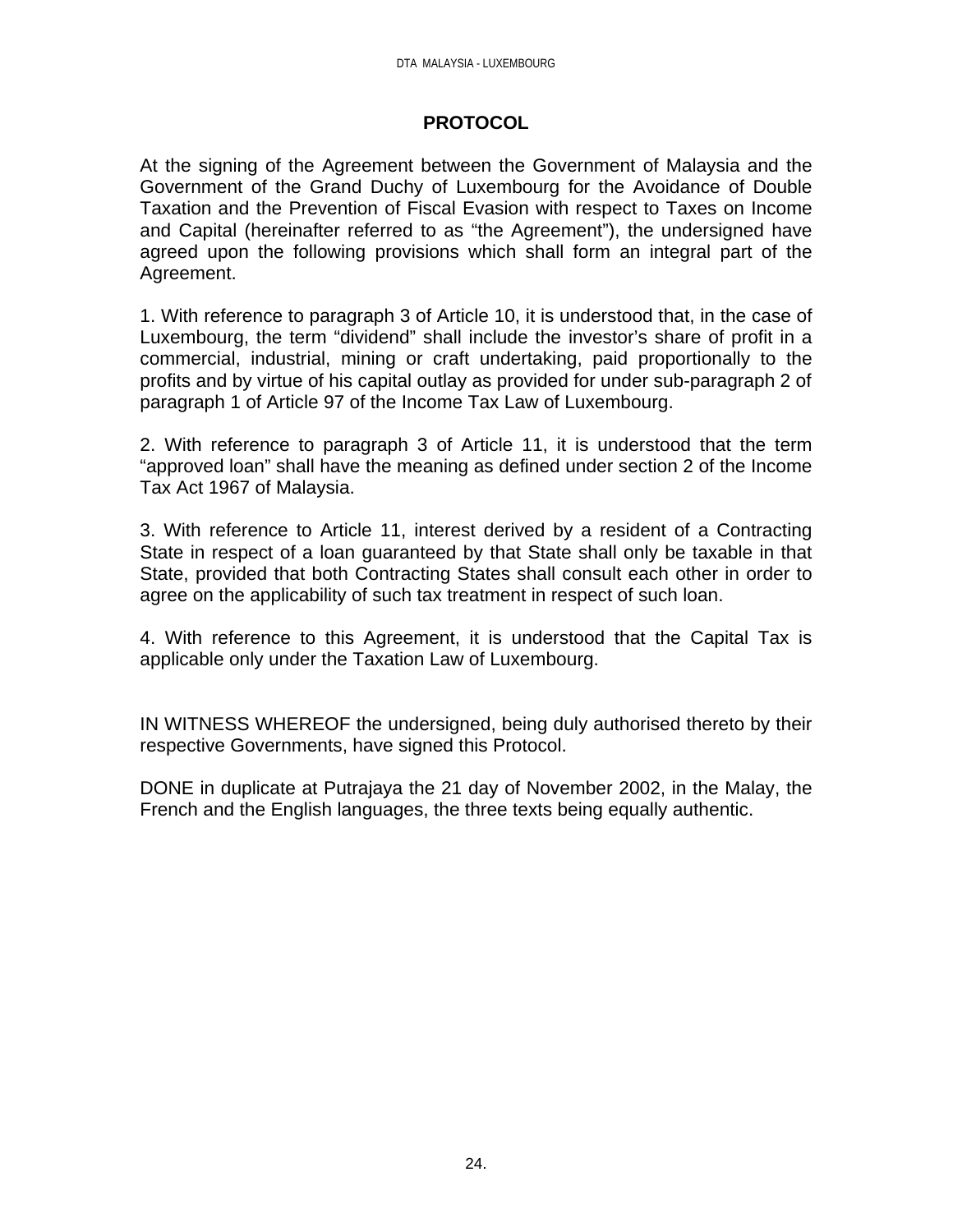### **NOTES OF EXCHANGE**

Your Excellency,

I have the honour to refer to the Agreement between the Government of Malaysia and the Government of the Grand Duchy of Luxembourg for the Avoidance of Double Taxation and the Prevention of Fiscal Evasion with Respect to Taxes on Income and Capital signed today and to confirm on behalf of the Government of Malaysia that with reference to paragraph 2 of Article 31:

The provisions of this Agreement shall not apply:

- (i) in the case of Malaysia: to any person carrying on offshore business activity as defined under the provisions of the Labuan Business Activity Tax Act 1990 (as amended) and;
- (ii) in the case of Luxembourg: holding companies within the meaning of the Act (loi) of 31 July, 1929 and the Decree (arrete grand-ducal) of 17 December, 1938.

I have further the honour to propose that the present Note and Your Excellency's Note in reply confirming on behalf of the Government of the Grand Duchy of Luxembourg that the above understanding shall be regarded as constituting an agreement between the two Governments under paragraph 2 of Article 31 of the Agreement which will enter into force at the same time as the entry into force of this Agreement.

I avail myself of this opportunity to renew to Your Excellency the assurances of my highest consideration.

For the Government of Malaysia

Your Excellency,

I have the honour to acknowledge the receipt of Your Excellency's Note of today's date which read as follows:

"I have the honour to refer to the Agreement between the Government of Malaysia and the Government of the Grand Duchy of Luxembourg for the Avoidance of Double Taxation and the Prevention of Fiscal Evasion with Respect to Taxes on Income and Capital signed today and to confirm on behalf of the Government of Malaysia that with reference to paragraph 2 of Article 31: